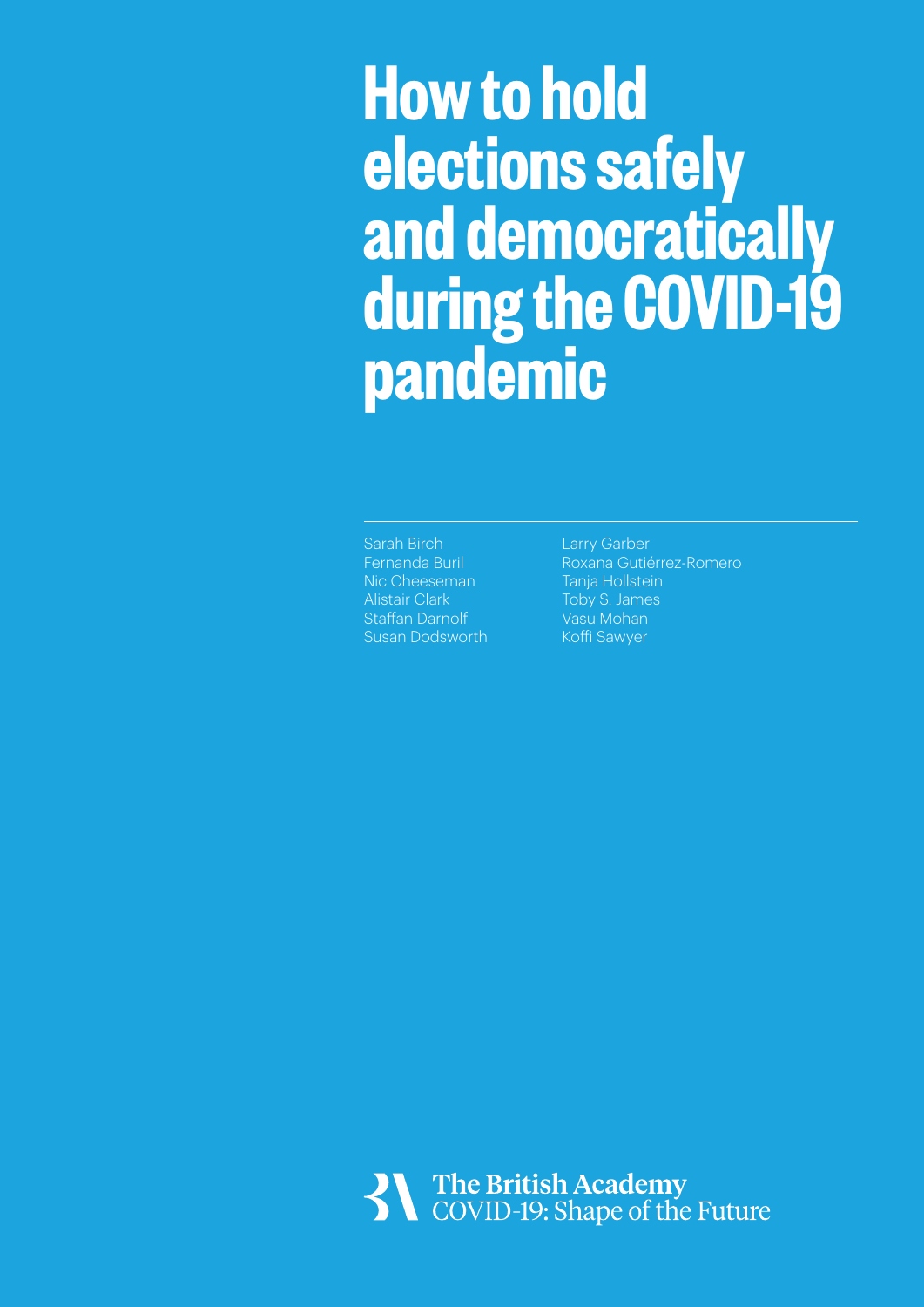#### **About the Shape the Future programme**

The British Academy's Shape the Future programme will explore how to create a positive post-pandemic future for people, the economy and the environment. We are convening our community in ways we have never done before, bridging across sectors and disciplines, integrating insights to help inform policy, and encouraging interdisciplinary learning; focussing on issues that cannot be treated in policy silos to bring considerations of place, ethics and shared values together with the long view and the world view.

thebritishacademy.ac.uk/shape-the-future/

The briefing has been peer-reviewed to ensure its academic quality. The views expressed in the briefing are those of the authors and are not necessarily endorsed by the British Academy, but are commended as contributing to public debate.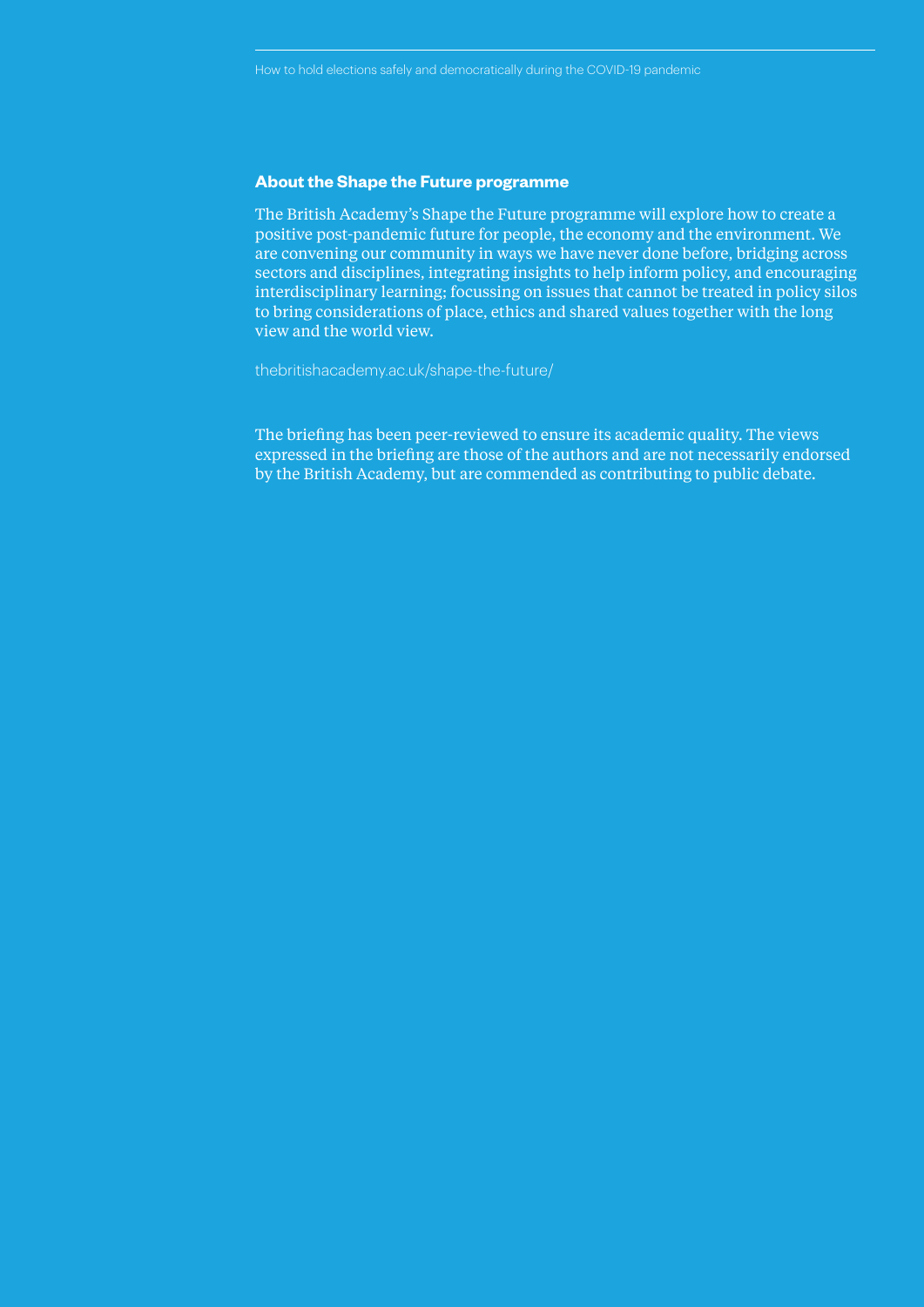## **Executive summary**

The COVID-19 pandemic poses major challenges for those charged with overseeing electoral processes, but the innovative ways in which practitioners are addressing these challenges indicate that elections can be safely held even under pandemic conditions. These innovations also represent opportunities for strengthening electoral practices and making them more resilient to a variety of other risks.

This briefing draws on existing experience of elections held during the COVID-19 pandemic and previous health crises to address five areas of vulnerability: inclusive and accountable electoral management, poll worker safeguarding, interinstitutional collaboration, feasible and effective election observation, and the risk of electoral violence.

The analyses indicate that there are a large number of things that electoral practitioners can do to hold elections safely under pandemic conditions. Most of these are techniques that have been employed previously in some form, and we caution against the introduction of entirely new and untested approaches at the current time. The most useful innovations are those such as widening poll-worker recruitment, inter-institutional coordination and hybrid election observation that build on existing practice.

The analyses also highlight the importance of not losing track of the need to bolster the transparency, accountability and security of electoral practices. Far from there being a trade-off between making elections safe in pandemic conditions and achieving these other aims, we argue that efforts to maximise electoral integrity and to preserve electoral peace will also help to ensure that democratic elections can be safeguarded from the risks associated with COVID-19.

Our principal recommendations fall into three categories: those targeted at electoral administrators, those aimed at election observation organisations, and general recommendations that are relevant to administrators, observers and electoral assistance providers.

### **Recommendations for electoral administrators:**

- The public and vulnerable groups should be consulted during election preparations.
- Complaints systems should be fully made available to citizens and electoral stakeholders to report problems during the process.
- Parliamentary committees should be used to oversee the work of electoral management bodies (EMBs).
- EMBs must use their websites and social media presence to provide accurate information about the voting process and should monitor social media for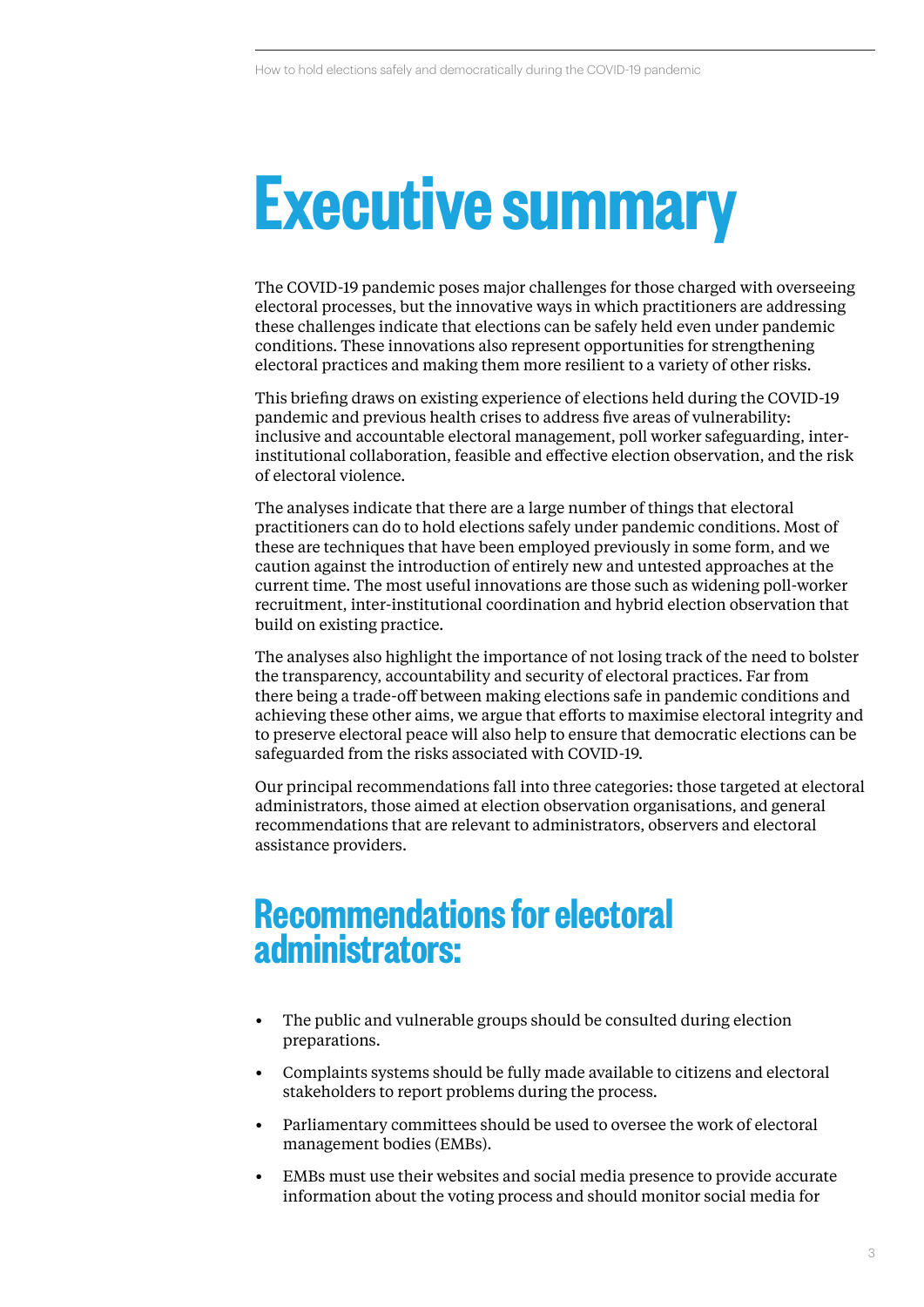misinformation campaigns.

- EMBs should also take strong measures to address disinformation and hate speech during election period that could cause harm to electoral stakeholders.
- EMBs must maximise transparency and provide clear records of their meetings held to prepare for elections during COVID-19.
- The effective management and safeguarding of poll workers require planning well ahead. The fast-evolving pandemic may well necessitate measures tailored to local needs, depending on severity of lockdowns and COVID-19 infections.
- Polling stations should be widely distributed so as to reduce the mixing of infected and non-infected individuals from different geographic areas; this may in some cases require the addition of supplementary polling places and a consequent reduction in the number of voters who attend each facility.
- EMBs and national task forces formed to deal with the COVID-19 crisis should ensure that each institution's tasks and responsibilities related to issuing guidance, planning, and implementing preventive measures for elections are clear and well-delineated.
- Regardless of its level of involvement with a national task force, EMBs should strive to obtain advisory, logistical, and operational support from other groups while maintaining political neutrality and communicating transparently to citizens.
- As it is ultimately their responsibility to hold elections safely, EMBs must coordinate with competent public health authorities to inform decisions regarding dates of elections and preventive measures to be taken, working to build political consensus around these decisions and taking a firm stand against actors who push for decisions that can put voters and poll workers at risk to advance their political interests.

## **Recommendations for electoral observers:**

- The travel restrictions and health and safety protocols associated with COVID-19 threaten to make traditional forms of international election observation impossible. International observers should carefully weigh up the strengths and weaknesses of the four main strategies open to them.
- The response of international observers will be most effective if they approach this as an opportunity to strengthen their work for the long term, rather than simply introducing COVID-19 sensitive guidelines and protocols to respond to the current health crisis. Many of the changes that are likely to be required during the pandemic were already highly advisable.
- International observers should prioritise innovation, look for new ways to harness technology and build stronger partnerships between domestic and international groups. This will allow the industry both to respond effectively to new challenges and to build back better.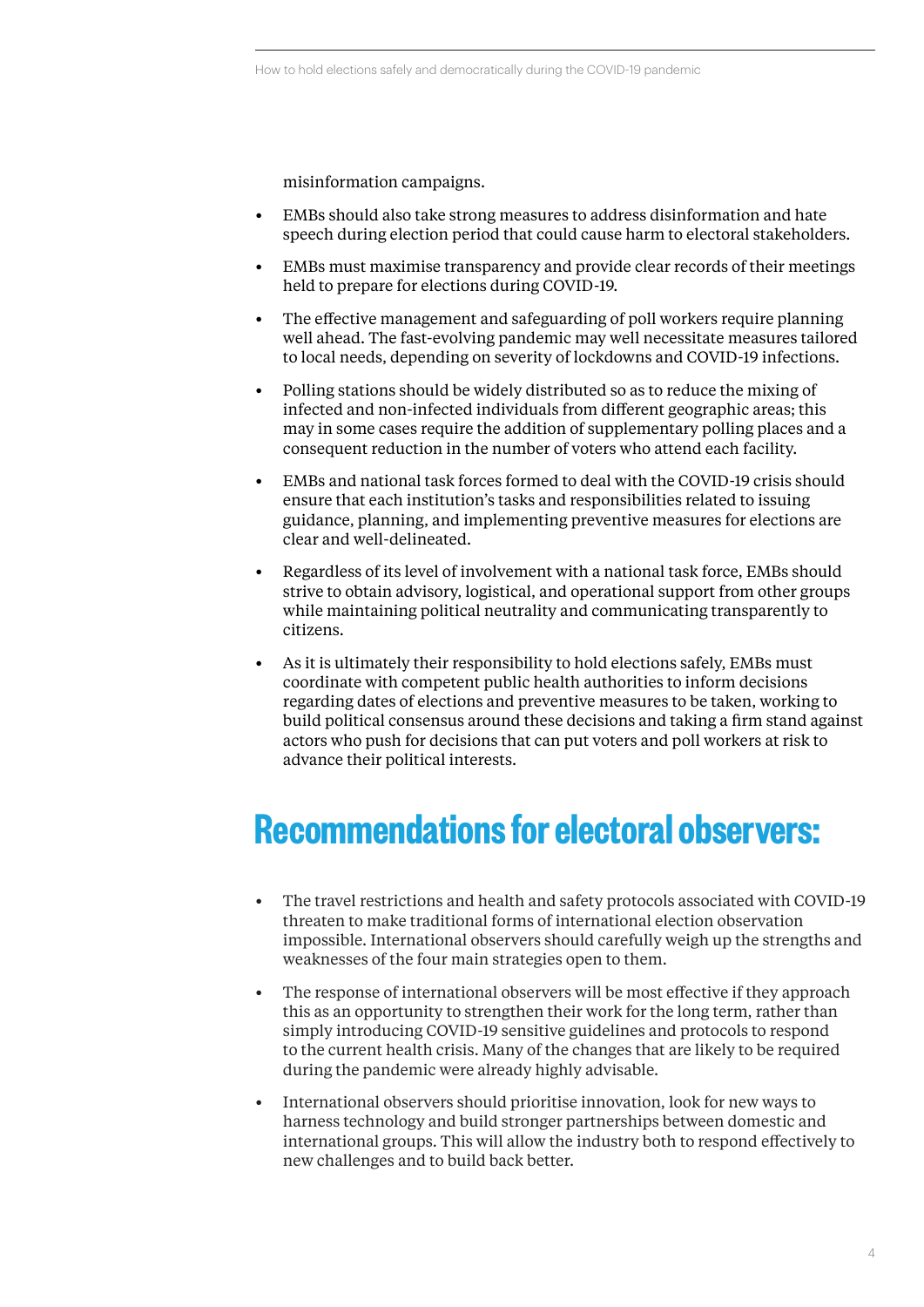## **General recommendations**

- Electoral practitioners should, where possible, build on strategies that have already been used in the context in question, rather than implementing new techniques and technologies from scratch.
- In parts of the world with a history of significant electoral conflict, elections may be at increased risk of violence during the pandemic, and practitioners should ensure that measures are employed to enhance electoral security in contexts where disruption is likely before, during and after polling day.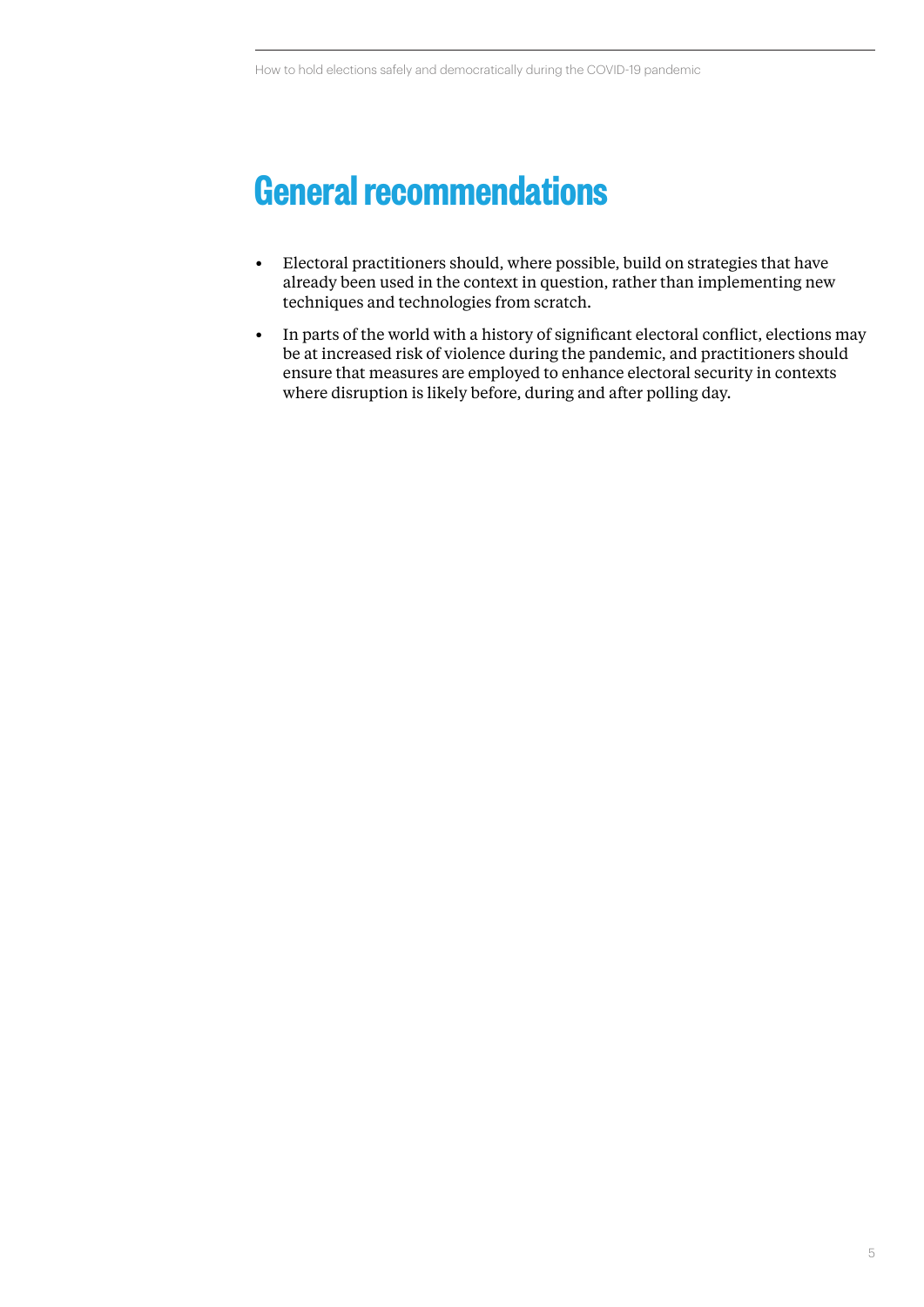## **Introduction**

The COVID-19 pandemic is a major health crisis that touches on all aspects of social, economic and political life. States where elections are scheduled during the pandemic face important choices as to when to hold the poll, what measures to put in place to reduce the risk of infection associated with electoral processes, and how to mitigate the potential impact of election-related tensions that may be exacerbated by the circumstances of the pandemic and associated restrictions.

A number of organisations have already made considerable strides in addressing procedures for making polling safe during pandemic conditions.1 We do not seek to duplicate those efforts; instead we examine some of the aspects of elections that have received less attention but are nonetheless vital to the conduct of free, fair and credible elections: inclusive and accountable electoral management, poll worker safeguarding, inter-institutional collaboration, feasible and effective election observation, and reducing the risk of electoral violence.

Drawing on the experience of electoral events that were held in the first several months of the pandemic and also the experience of elections held during previous health crises, this briefing offers an overview of how practitioners have approached the choices they face and the lessons that can be drawn from their experience. The sections that follow draw on experience in different ways, and they therefore vary slightly in format, but they all conclude with recommendations for practitioners that will hopefully contribute to making elections held during the pandemic safe and democratic.

<sup>1</sup> The Election Management Network (www.electoralmanagement.com), the International Institute for Democracy and Electoral Assistance (www.idea-int) and the International Foundation for Electoral Systems (www.ifes.org) have all published a range of valuable analyses and briefings on the challenges of conducting elections under pandemic conditions.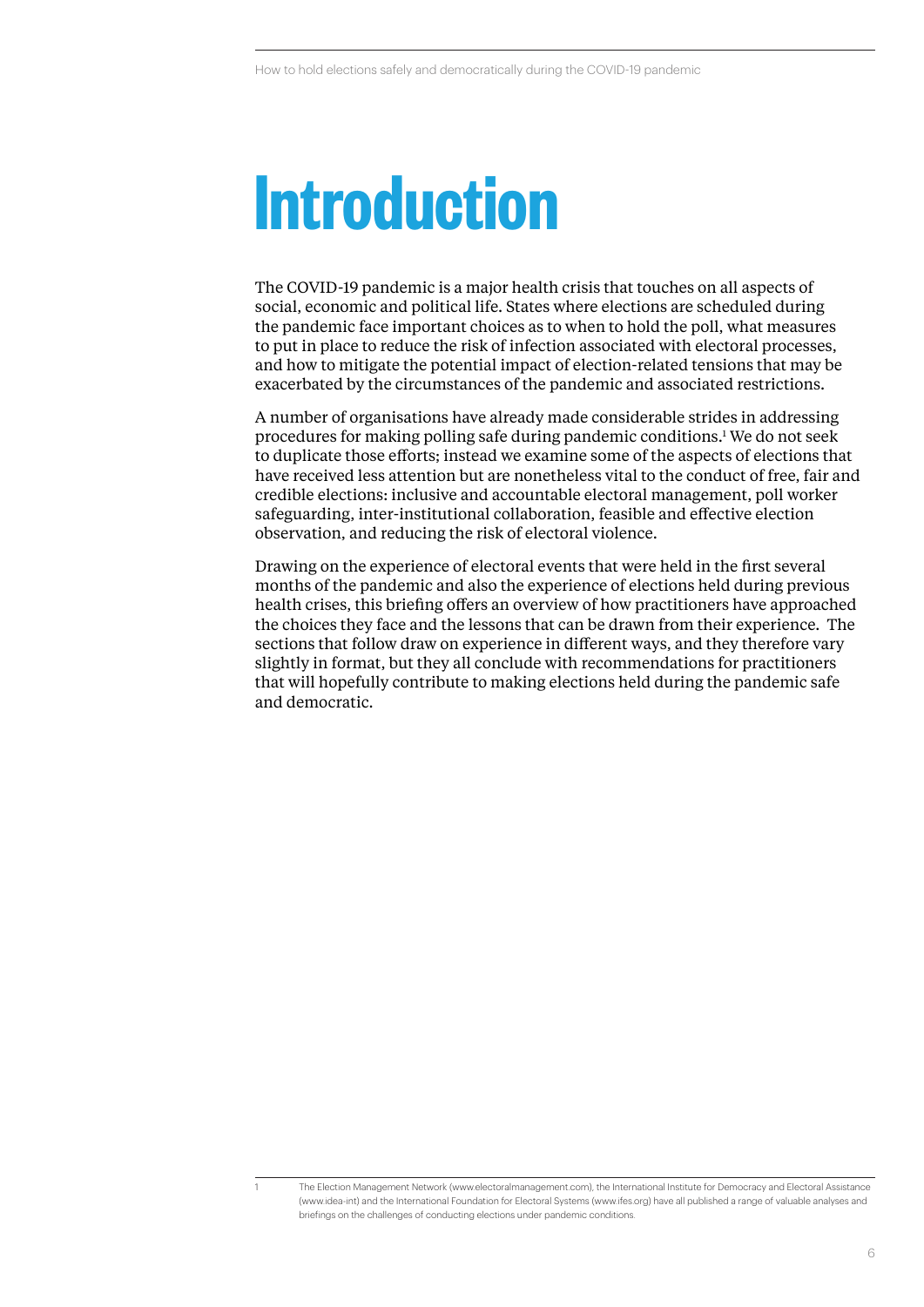## **Part 1: Electoral administration**

### Managerial transparency, accountability and inclusiveness

Ensuring accountable electoral management is vital to maintaining the credibility of elections; the circumstances of the pandemic pose additional challenges that can be addressed by further strengthening the inclusiveness and transparency of electoral administration.

EMBs, as publicly funded bodies that deliver an essential public service, should demonstrate that they follow good principles of public management (James 2020a; James et al. 2019). This involves not just providing high-quality services to citizens, but careful due process, which in turn can bring about better-run elections that inspire popular confidence.

Although elections are often held to a high standard, research suggests that EMBs tend to have mixed success in achieving these goals during 'normal' times. Realising transparent, high quality management of the electoral process becomes especially important during a pandemic, however. There is a risk that public confidence in the electoral process could be undermined. For example, if there are discussions about postponing an election then a perception might develop that the incumbent is trying to use the pandemic to undermine democracy and maximise their chances of winning the election (James and Alihodzic 2020). Citizens might also experience problems exercising their democratic right to vote if their concerns are not identified and accommodated.

There are four areas of pressing concern managing elections during the pandemic: public participation, accountability mechanisms, public communication and transparency.

## **Public participation**

Public participation in electoral administration has both normative and instrumental benefits. Involving citizens in the design of public services has a normative value because citizens have a right to have their voices heard about how services are run. The instrumental value is that it can improve efficiency and effectiveness through the identification of problems and can help to identify the specific needs of minority and vulnerable groups (James 2020a, 62). These are rarely achieved, however, since decision making networks tend to be relatively closed. EMB interaction tends to be with the government, the media and political parties, while ideas for electoral reform are least likely to come directly from citizens, research shows (James 2020a, 157-8). This can create insular bubbles in which the needs of other actors are not considered.

Interactions with civil society could therefore create a much richer 'needs list'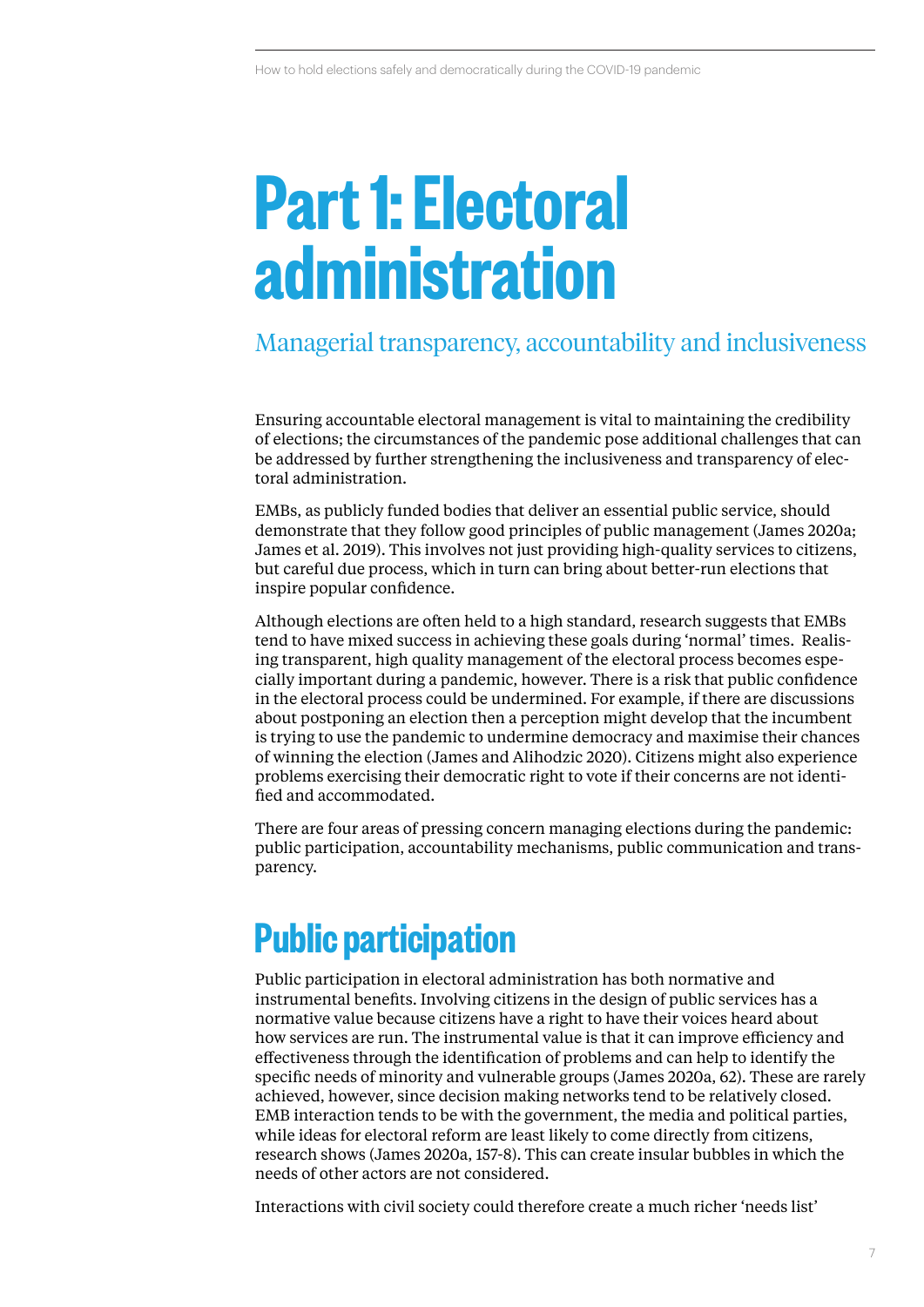during the pandemic. Mechanisms for consulting the public or vulnerable groups include: holding focus groups, consulting with stakeholder organisations, online surveys of samples of the population and open online consultations.

## **Accountability mechanisms**

Individual-level mechanisms for redress should be made available in case citizens, parties and agents experience problems with the delivery of elections (James 2020a, 62-3). Complaints systems can be developed so that citizens can register their dissatisfaction if they find that their polling station opens late, for example. Likewise, party agents should have clear ways in which they report the behaviour of electoral officials or inappropriate behaviour by other candidates. These systems should be clearly established, if they are not already, because they will improve citizen/stakeholder confidence, but also provide important information gathering systems for electoral officials about the frequency and nature of problems during the electoral process.

Organisational-level accountability mechanisms are also important so that EMBs can be held to account for their performance by other organisations. These include (i) upwards to the international community, (ii) horizontally to other state institutions such as courts and legislatures to provide checks and balances and (iii) downward to domestic non-state actors such as the news media, political parties, civil society and the electorate (Norris 2017, 12).

One effective method for EMBs to be held to account at the organisational level is through parliamentary committees (James 2020a, 157-8). Parliamentary committees can hold enquiries into how an election has been run to identify problems and enable immediate lesson-drawing. For example, the Attorney-General and Minister for Justice of Queensland in Australia initiated an inquiry on the running of the Queensland 2020 local elections. The elections were held on 28 March, the inquiry was initiated on 22 April and it had reported by 2 June (Martínez i Coma forthcoming; Legal Affairs and Community Safety Committee 2020).

The use of parliamentary committees will improve accountability, but will also raise awareness amongst legislators of the importance of the issue. This could avert the late passage of legislation which can be a significant barrier to running elections effectively (James 2020b; James and Clark 2020). Committees can also call witnesses to update parliament on how plans are proceeding for forthcoming elections. In addition, committees which allow evidence submissions from the public enable a wider set of stakeholders from civil society groups to academics to share their concerns about the delivery of the election.

### **Public communication**

Electoral authorities are required to communicate clear information about how the voting process works. The websites of EMBs are one crucial way in which this information can be conveyed. Previous research shows that this is not always provided in full by electoral authorities (Garnett 2017). The provision of full and accurate election information is especially important during a pandemic and processes might change to extend voting hours, introduce new procedures for postal voting or requirements for social distancing. There is also a heightened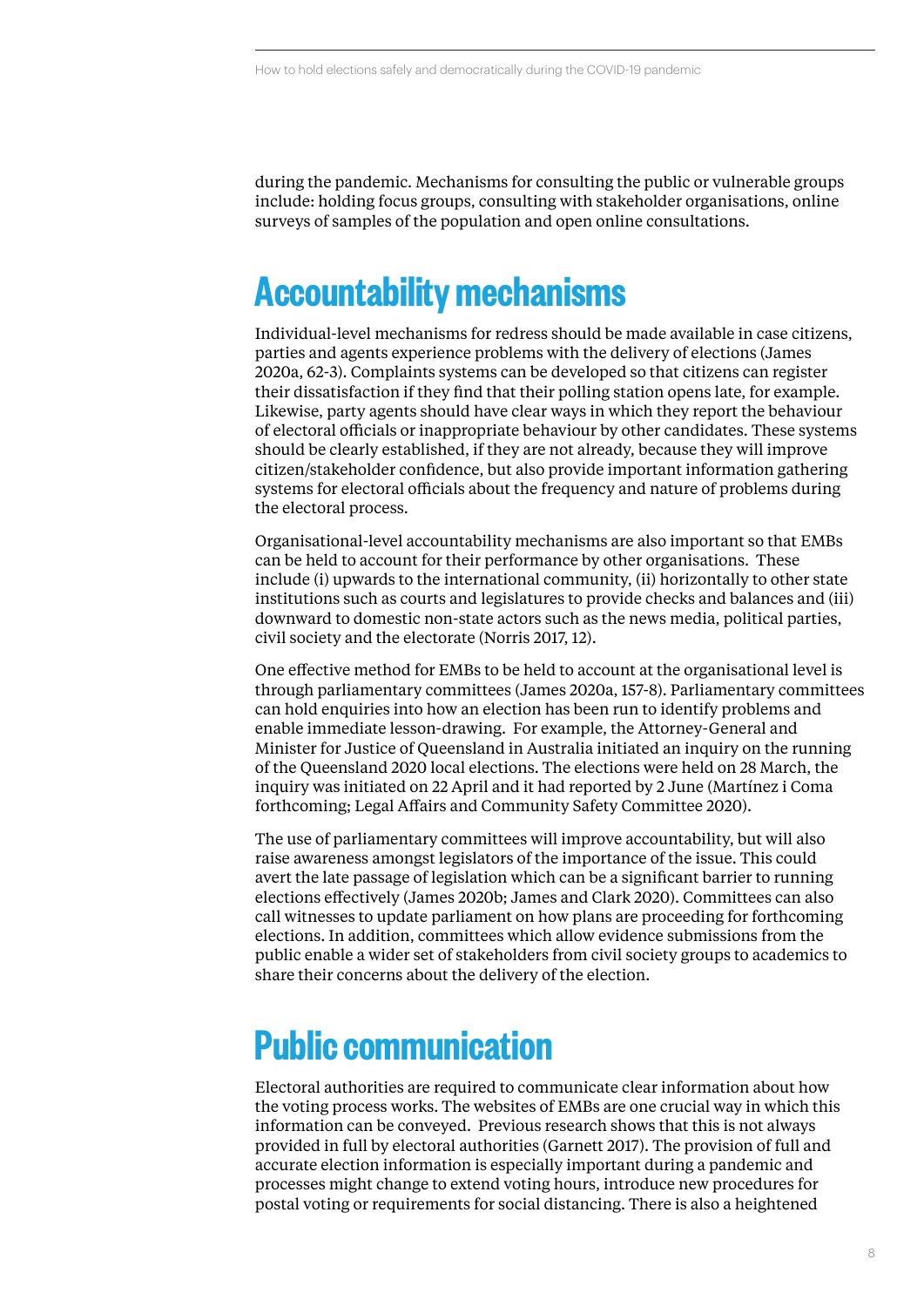risk of misinformation being spread by parties and actors who wish to discourage participation in areas where support for their opponents is concentrated (Reppell, Martin-Rozumiłowicz and Mohan 2020). Checking the accuracy of websites, providing public broadcasts via TV and radio and playing a proactive role in monitoring and responding to social media are therefore important actions for EMBs to undertake in collaboration with social media companies.

## **Transparency**

Transparency is an important aspect of high-quality public services (Garnett 2017) and should be applied to the running of elections during the pandemic. Information should therefore be made publicly available via electoral management websites about how EMBs are working with other actors during the pandemic, who they have consulted with and how the election is likely to be run. This should include the publication of meeting minutes, planning documents relating the elections and live streams of consultations. The US Electoral Assistance Commission, for example, has a designated area of their website devoted to COVID-19 which includes resources for electoral officials but also recordings of public hearings.2No similar information was available on the website of the UK Electoral Commission or Cabinet Office websites.3 This gives the impression of closed-decision making.

#### **Recommendations:**

- The public and vulnerable groups should be consulted during election preparations.
- Complaints systems should be fully made available to citizens and electoral stakeholders to report problems during the process.
- Parliamentary committees should be used to oversee the work of EMBs.
- EMBs must use their websites and social media presence to provide accurate non-partisan information about the voting process and should monitor social media for misinformation campaigns.
- EMBs should also take strong measures to address disinformation and hate speech during election period that could cause harm to electoral stakeholders.
- EMBs must maximise transparency and provide clear records of their meetings held to prepare for elections during COVID-19.

As of 10th July 2020.

<sup>2</sup> https://www.eac.gov/, date accessed 10th July 2020.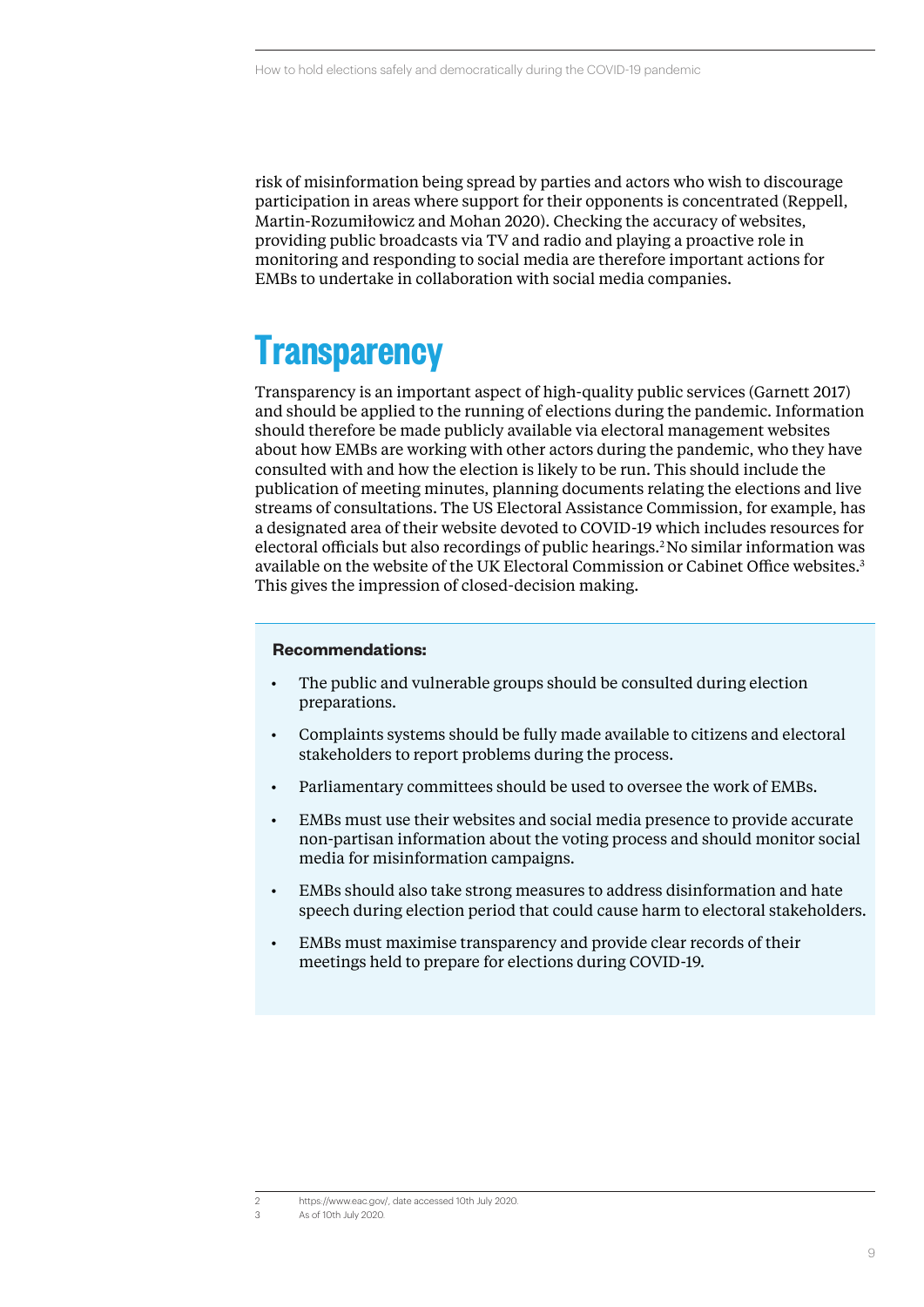## **Part 2: Polling** COVID-19 and extra demands on poll workers

Running elections is highly labour-intensive. Poll workers in particular, play a vital role in building confidence around electoral processes (Hall et al. 2009). Their role will be ever more important during forthcoming elections as they will meet and interact with voters, issue ballots and oversee polling stations during a challenging public health crisis. Many will suggest the pandemic is an opportunity for online voting or extended postal voting. Online voting is far from widely accepted or used, and while postal voting is much more widespread, most jurisdictions still have a legal obligation to provide vote in-person services. Even with voting machines, there is a need for poll workers to guide voters on polling day. Here we highlight five key risk and threats to how poll workers will cope with the pandemic circumstances and offer key recommendations.

### **The ongoing COVID-19 pandemic imposes a severe threat to poll worker recruitment to administer the various forthcoming elections**

Recruiting enough workers has always been one of the major challenges of many electoral administrators. In some countries, as in the UK, poll workers are civicminded volunteers, paid a little for their long day at the polls. In other countries, poll workers are state employees who are seconded to run elections (as in India) or selected because of party allegiance or membership. Elsewhere, as in Germany, Spain and Mexico, poll workers are citizens who are compelled to undertake the task as a civic duty akin to jury service, and not paid much, if at all (Clark and James 2020).4

Given the low pay, many may not volunteer to work on polling day, or fail to turn up to work. They may judge the risk of catching COVID-19 too high. If widespread, this could make elections very hard to deliver properly. Thus, administrators need to plan well in advance, and will most likely to need to over recruit, while increasing substantially the monetary incentives.

<sup>4</sup> In Mexico, poll workers receive around \$20 for their efforts. In the USA, estimates have ranged from \$100-\$164. In the UK, poll clerks are paid around minimum wage for a 16-hour work day (Burden and Milyo, 2015; Cantú and Ley, 2017; Clark and James, 2020).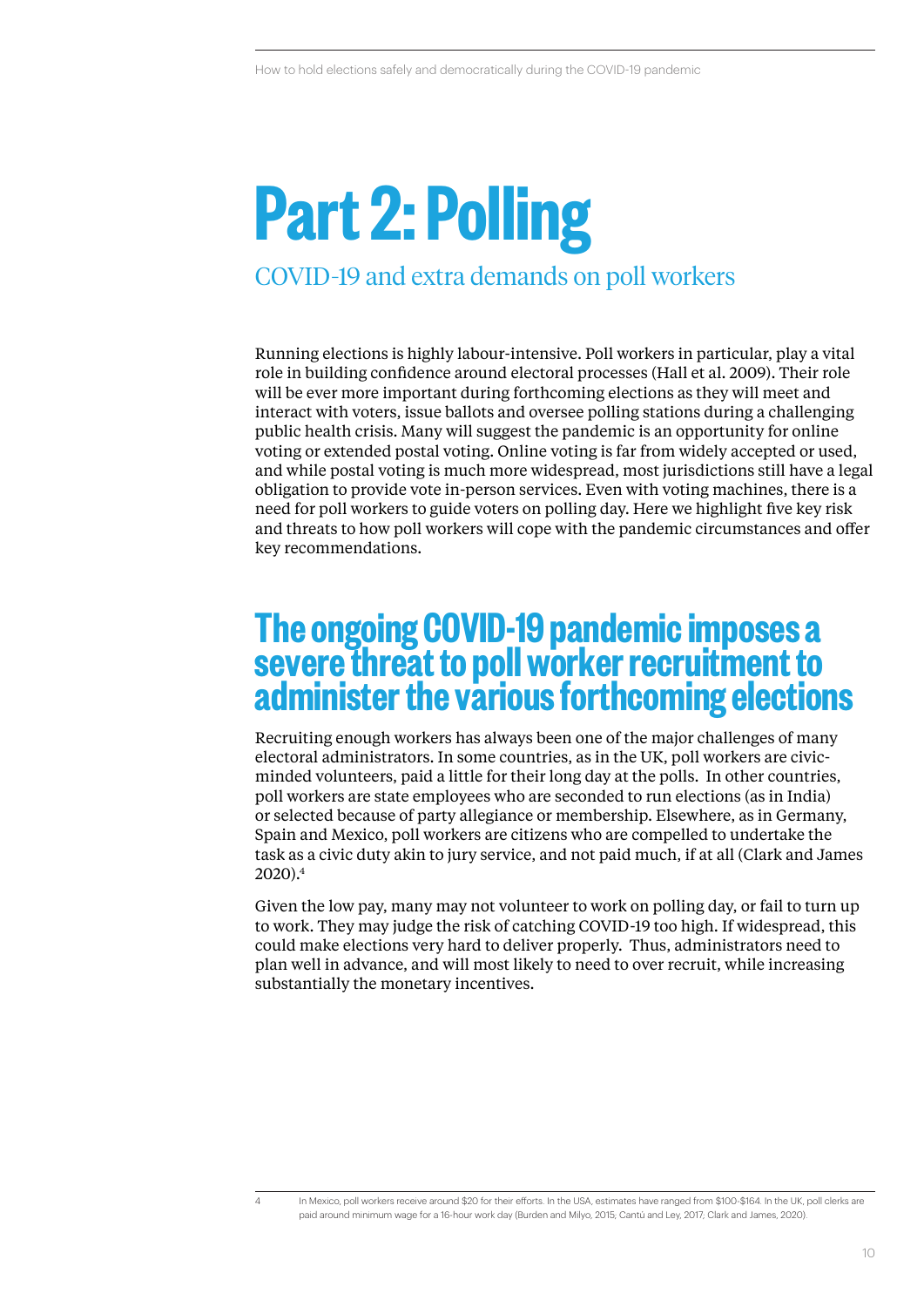### **Poll workers face much higher health risks of administering elections during the ongoing pandemic**

There are no widely available international statistics on the typical profile of poll workers. However, we know that in the UK's 2015 general election, poll workers had an average age of 53, and 39.3% were over 60, with 30.5% retired from work and the oldest being 82 years of age (Clark and James 2017). In the USA in 2018, 58% of poll workers were over 60, and 27% over 70.5 These age demographics mean that poll workers face higher chances of suffering more severe consequences of COVID-19, an issue that administrators should bear in mind when recruiting.

There is therefore a clear need to investigate ways of recruiting younger poll workers. One approach might be to emphasise the civic and social incentives behind volunteering to work on polling day. Civic incentives revolve around learning more about the electoral and political process, and how representatives are elected, while social incentives are oriented more towards social capital explanations for why people volunteer. Initial research in the UK suggests both may be important in recruiting poll workers (Clark and James 2020).

To mitigate the potential risks, administrators need to offer clear public health measures at the polling station and adequate health protection. Countries have had a variety of ways of doing so. Poll workers in Wisconsin in April 2020 were given surgical masks and latex gloves. Hand sanitiser was made available for voters, alcohol wipes used to disinfect surfaces, and signs provided for social distancing. Israel had special medically supported polling stations for the symptomatic, with full PPE for staff. Singapore and South Korea had temperature screening, face masks for polling staff, additional polling stations in Singapore and a requirement for voters to wear masks and gloves in South Korea. In the UK, shifts of poll workers are being considered in case PPE becomes too cumbersome to wear for a 16-hour workday.

A key recommendation would be to establish a minimum standard of measures proven to be medically efficient in reducing health risks of contracting COVID-19. Promoting and mandating the use of face masks for both voters and poll workers would be a good start, ensuring strict social distancing in poll queues, and frequent sanitising routines in polling stations. Additional measures may be needed in polling areas where contagion is more prevalent. Testing poll workers for COVID-19 ahead of elections would be crucial not only for their own health but to prevent spreading infections to voters and other election workers.

<sup>5</sup> American poll workers are disproportionately female, something also found in the UK where over three-fifths of poll workers are women. There can be issues of descriptive representation, with overwhelmingly white poll workers being noted in the racially diverse USA for example (Burden and Milyo 2015, King and Barnes, 2019). Also: Early Voting Information Center, Reed College, https://twitter.com/early\_vote/ status/1280291250898268160/photo/1 [accessed 17/7/2020].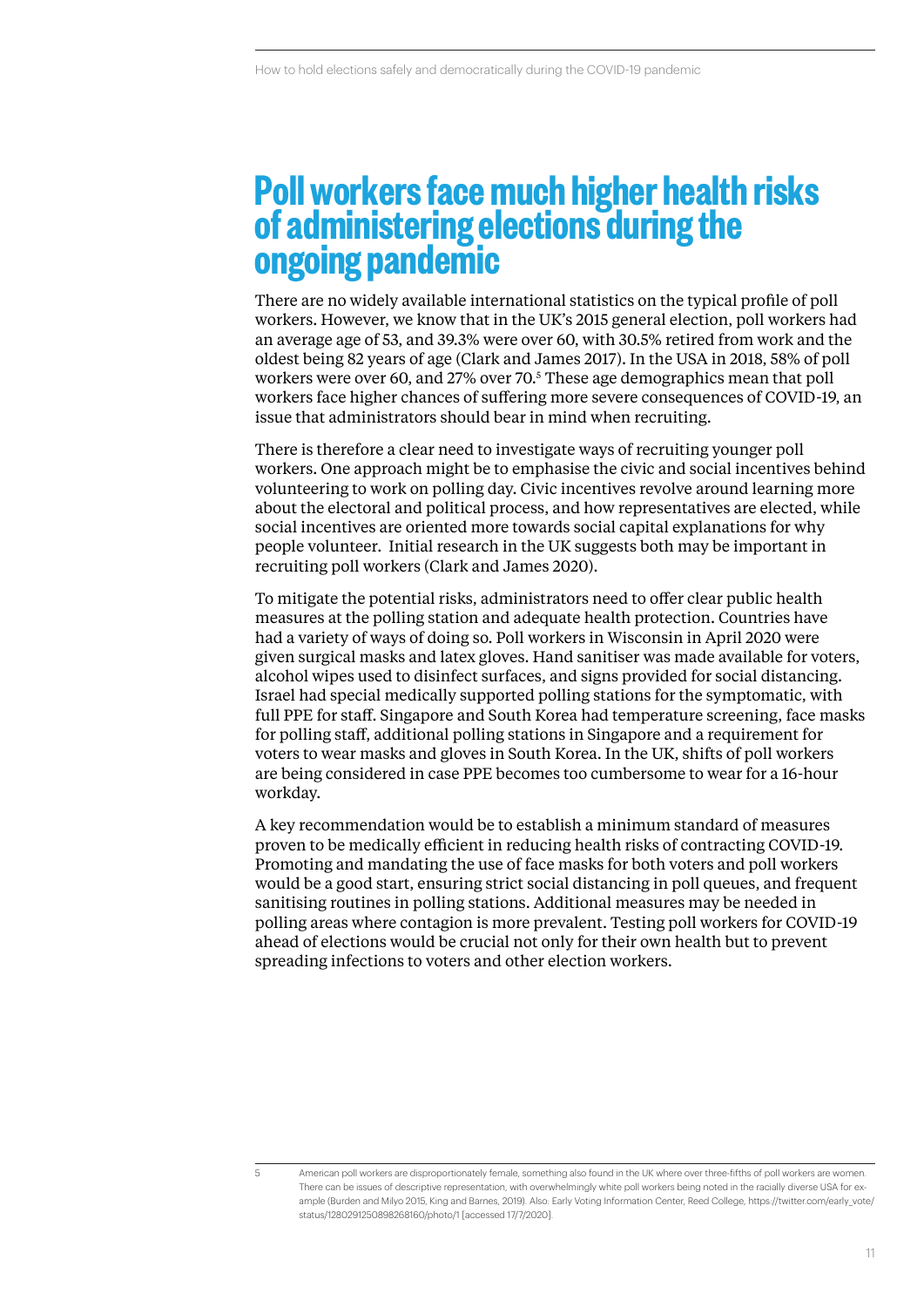### **Social distancing and extra health precautions will demand more time for voting and from poll workers**

Given the extra health precautions and distancing needed at the polls, voting will take longer. It is important to provide adequate time to citizens and poll workers so that the election can be conducted safely. Extended polling station hours, further early voting provision and increased levels of postal voting may all need to be considered and implemented. Voter accessibility might be enhanced in the longer term if additional polling stations are introduced to help with social distancing, as in Singapore, or extended early voting is established as a permanent feature.

Different modes of working – such as shifts, staff rotation of tasks etc. – might all be considered while also taking into account the different waves of the pandemic and severity of lockdowns. Such measures will require considerable investment. It may be necessary to increase the number of polling places in order to reducing mixing between people from geographic areas with different levels of infection. It is extremely important to underline that social distancing and public health measures will also be necessary at counts, thereby potentially extending the wait for verified results.

### **Poll workers continue to face electoral violence risks**

In addition to the COVID-19 health risks, poll workers face other important threats. As discussed in section VI below, elections held during the pandemic also face risks of electoral malpractice, including electoral violence in some regions. In Mexico, for instance, drug-related violence and electoral violence in past elections has shown to depress the likelihood of working on election day (Cantú and Ley 2017). Even lowerlevel aggression in advanced democracies has been evident, for instance in the UK over recent referendums (James and Clark 2019; 2020). It is possible that, were face masks deemed mandatory, poll workers would have to police and deal with protests from those who object.

Thus, in addition to mitigating the health risks to poll workers, administrators also need to provide sufficient security to reduce the risk of electoral violence and guarantee the integrity of all those involved.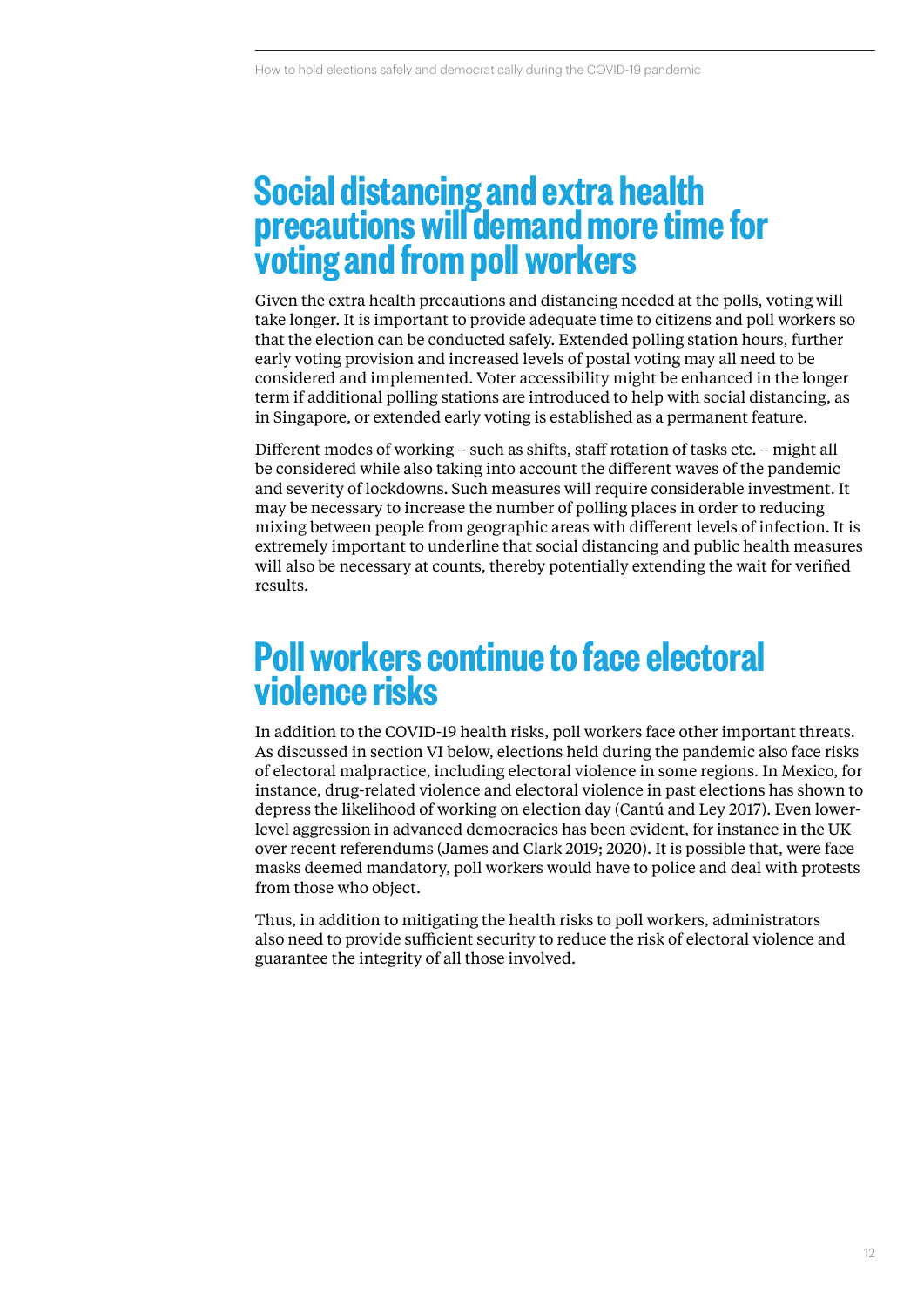### **Poll workers need adequate and new forms of training to cope with the old and new challenges of holding elections**

Outside the UK and the USA, little is known about poll worker training. American poll workers get on average 3.5 hours training, for instance, but can still be mistaken about electoral law (Burden and Milyo 2015). In the UK, although most poll workers are satisfied with the briefing from their local election services team, between 15- 19% still feel electoral law too complex to understand quickly and easily (Clark and James 2017). The continuing uncertainty around pandemic guidance and requirements will undoubtedly amplify poll worker difficulties several fold.

Thus, training will need to provide poll workers with adequate information on both electoral law and public health regulations. It will have to consider different training in different areas within countries depending on the local severity of the COVID-19 infections and lockdowns. Training requires investment and assessment as to its effectiveness, both in electoral law and public health measures and compliance.

Despite the challenges, we conclude that the pandemic also provides opportunities to improve elections on the ground, with some suggestions above related to the five challenges that administrators will face in recruiting, training, procuring for the health and safety of workers.

#### **Recommendation:**

Our central recommendation for managing and safeguarding poll workers is to plan well ahead and bear in mind that the fast-evolving pandemic may well require tailoring measures to local needs and at short notice, depending on the severity of lockdowns and COVID-19 infections.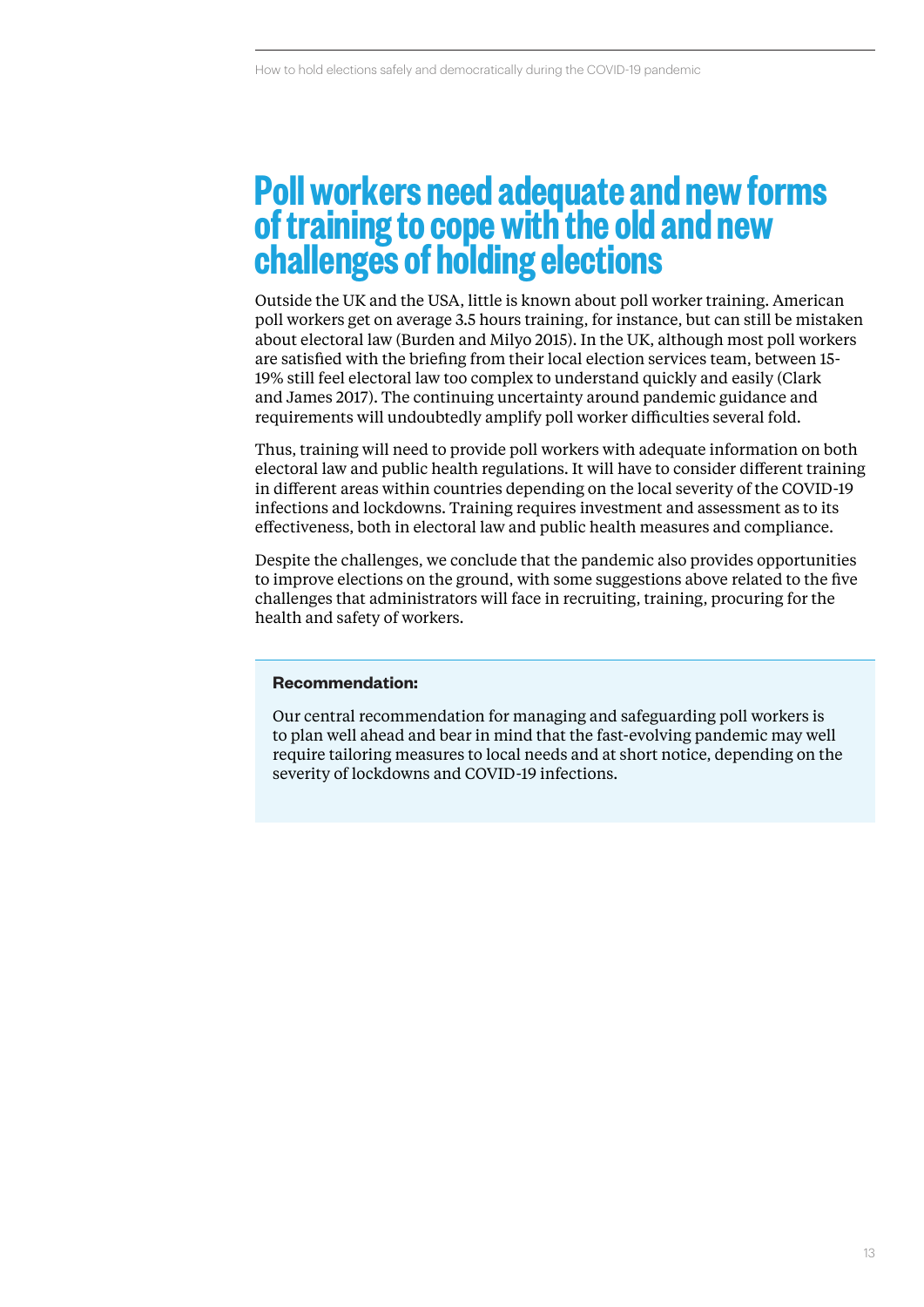## **Part 3: Administrative Collaborations**

Potential benefits and drawbacks of collaboration between Election Management Bodies and National Task Forces

The relationship between EMBs and national task forces put in place to respond to the COVID-19 crisis is of particular importance to the success of elections held during the pandemic.6 This coordination is crucial not only for collaboration in the planning and timely implementation of safe procedures but also for effective communication with citizens to improve perceptions of safety and to promote political participation. This inter-institutional relationship (or lack thereof) can also pose obstacles to electoral administration, however, from political dependence and lack of decisional autonomy to an erosion of public trust in elections.

Drawing on the work of the International Foundation for Electoral Systems with EMBs around the world, we present in this section a series of initial considerations regarding the potential impact of national COVID-19 task forces on EMB's work, focusing on potential benefits and challenges that might result from inter-institutional cooperation.

### **Different COVID-19 task force models and their relationship to EMBs**

Given the pervasiveness of the effects of COVID-19, several countries have established response teams or task forces at the national level involving a wide range of stakeholders, from government officials to public health professionals and representatives of the private sector. Depending on the level of authority and mandate of these national task forces, electoral officials that plan and administer elections amid the public health crisis are likely to see their work affected by them, either directly or indirectly. In some cases, EMBs may be an integral part of the task force and have a voice in its decision-making process, while in others, they may only passively receive guidance from above. Although the number of examples available for analysis is still low, some patterns are starting to emerge from the different inter-institutional working arrangements established in countries that have held elections recently or that are preparing for upcoming elections

<sup>6</sup> We will here primarily focus on how various COVID-19 task force models can impact an election commission's abilities to organise credible elections that are safe to voters and election officials.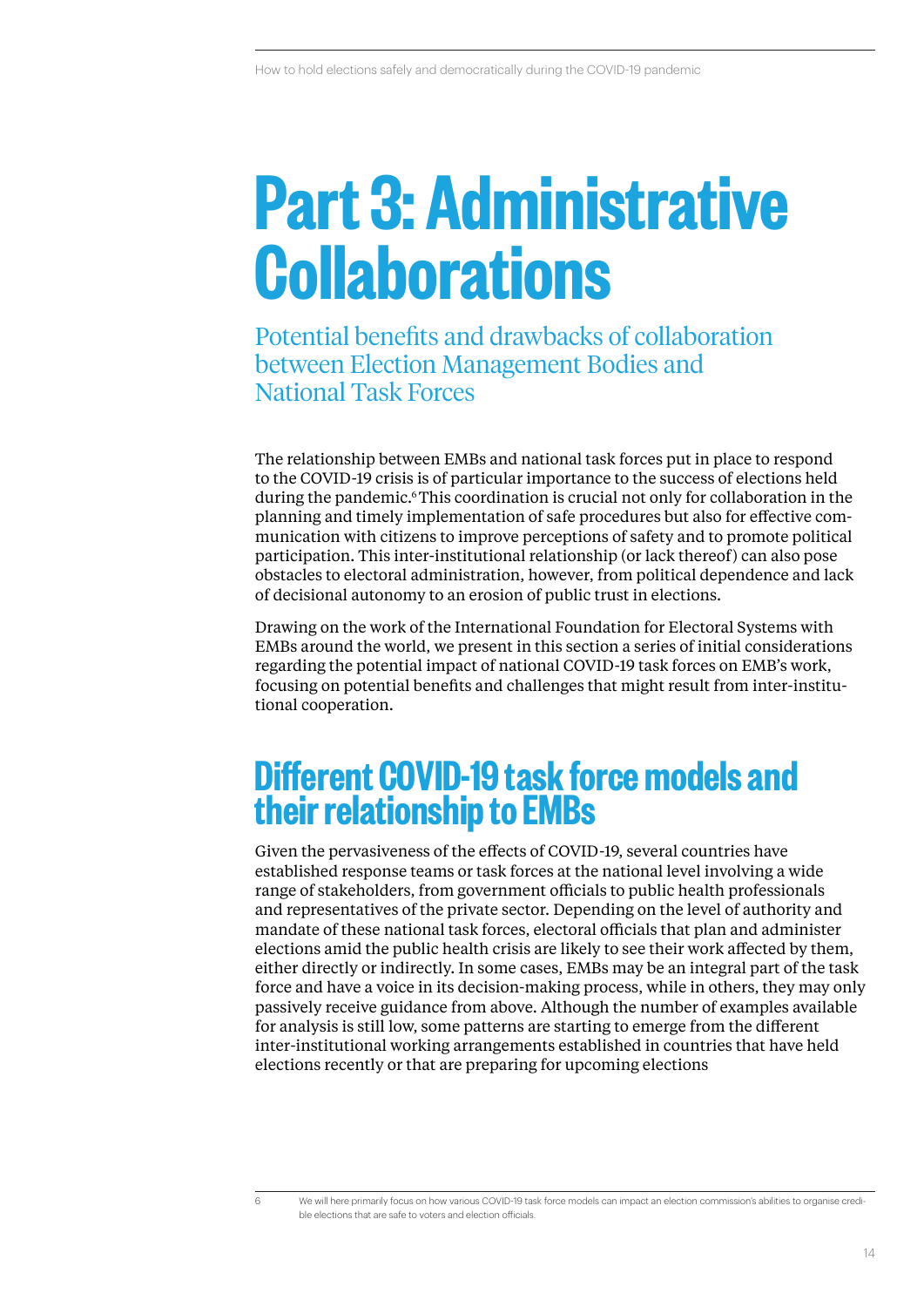### **Potential benefits to EMBs**

An EMB's direct participation in, or close coordination with, a country's COVID-19 task force can generate several operational benefits, potentially contributing to the administration of elections during the pandemic. In addition to directly facilitating the organisation of electoral events, a constructive engagement with the task force can also reinforce the election authority's credibility by showcasing its ability to coordinate with other institutions and to deliver safe and credible elections under challenging conditions.

#### **Improved COVID-19 planning capacity**

EMBs are the leading national entities in terms of planning elections, employing a large number of election administration experts. During the COVID-19 pandemic, however, these election experts face the challenge of planning and implementing electoral activities in a context that imposes serious public health risks. They have to incorporate new considerations and additional tasks into an already heavy workload that includes organising voter registration drives, training tens or thousands of temporary electoral workers, and packing and distributing electoral material for delivery to polling stations. With close collaboration between the EMBs and task forces and effective utilisation of relevant public health expertise from other institutions, EMB staff are less likely to be overwhelmed with new tasks and the selection and implementation of preventive measures is more likely to succeed. Competent public health professionals can couple their expertise with the technical knowledge of electoral authorities to develop a solid COVID-19 risk assessment and risk-mitigation plan. This joint work should lead to adjustments to procedures, the development of safety protocols, the selection of appropriate personal protective equipment (PPE) and other supplies, and the identification of necessary human resources such as ad-hoc personnel.

#### **Timely access to sufficient and appropriate PPE**

Senior officials representing a country's public health sector and its procurement agency are often members of the national task force. By utilising their expertise and existing procurement mechanisms, election officials can swiftly identify the types, specifications, and quantity of PPE needed, as well as hand sanitisers and other cleaning materials required to move forward with elections. The EMB can also take advantage of its collaboration with the task force to explore alternative avenues for timely and cost-effective procurement of COVID-19 material. It can combine its procurement needs with those of the country's public health sector, or gain access to existing supplies or the ministry of health's long-term agreements with suppliers. At a minimum, health authorities can share information about reputable national and international suppliers and PPE specification requirements, saving the EMB time, if not costs.

#### **Effective public information campaign**

Integrating public health messages into election information campaigns requires both a solid grasp of the COVID-19 and how it spreads and an understanding of how to effectively communicate epidemiological concepts and terminology to various segments of the electorate. National task forces can initiate collaborations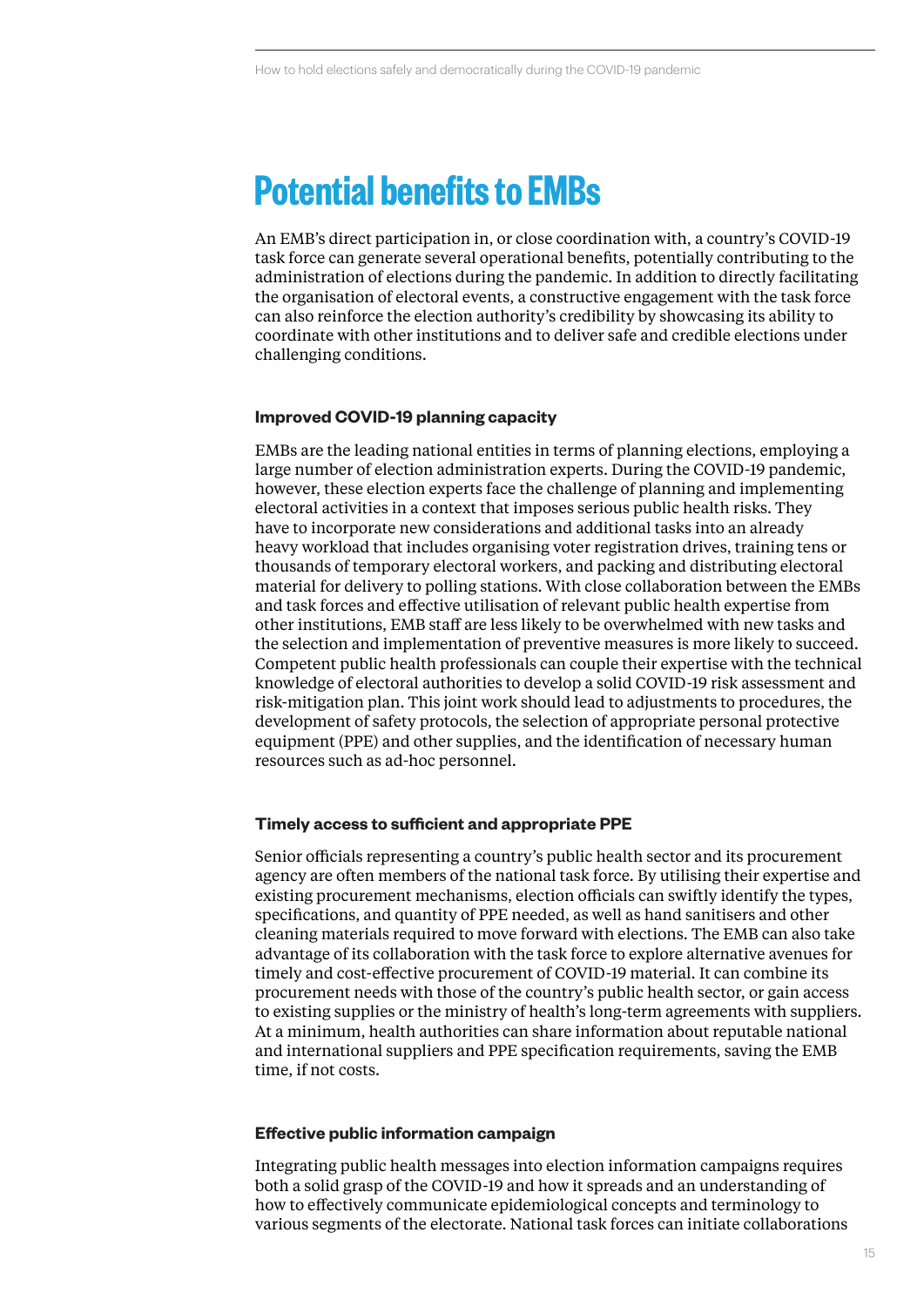between the EMB's public information teams and the ministry of health, even if these officials themselves are not members of the task force. This new avenue could facilitate the development of more appropriate messaging and effective designs, or open up new channels of communications used by the ministry of health but unknown or inaccessible to the EMB prior to the crisis.

#### **Public perception of EMB improved**

In general, an EMB's credibility as a responsible and professional institution could be enhanced should the election authority be a visible member of a COVID-19 task force that is widely perceived as successful in implementing its mandate. As mentioned above, if the EMB's planning and operational delivery of a COVID-19 mitigation plan benefits from its membership in the task force, the EMB's standing as a credible election body could be further strengthened as well.

### **Potential challenges and risks to EMBs**

Although coordination and collaboration between EMBs and national task forces can facilitate processes and improve the overall conduct of elections during the COVID-19 public health crisis, this relationship can in some instances also pose significant risks to the EMB.

#### **Communication and decision-making bottlenecks**

Successful collaboration between public institutions requires effective communication and a clear delineation of tasks and decision-making responsibilities. Because COVID-19 task forces are, by nature, ad-hoc institutions, the rules and logic of their engagement with EMBs and any division of labour might not be obvious. If clear channels of communication are not established early in the process, institutions might misunderstand each other's tasks and end up not completing tasks that they thought were the other institution's responsibility. Alternatively, both institutions may believe a specific task is their responsibility and duplicate work, which might lead to contradictory measures or directives, creating confusion among citizens. To avoid these issues, EMBs and national task forces can make arrangements such as, for example, 1) the national task force issues general guidance for the prevention and mitigation of COVID-19 transmission and the EMB becomes responsible for applying such guidance to the specific context of elections; or 2) the national task force works in consultation with the EMB and its electoral experts to understand the electoral process and issue guidance specifically for electoral activities.

#### **Operational delays caused by the inclusion of additional actors**

Even if the responsibilities are well-delineated and communicated, the inclusion of new actors at different stages of electoral planning might still pose timemanagement problems. As more people must be consulted or review measures and procedures before approval, some decisions might take longer, delaying tasks related to operational implementation. As electoral calendars are usually tight, these delays can cause significant disruptions to election activities.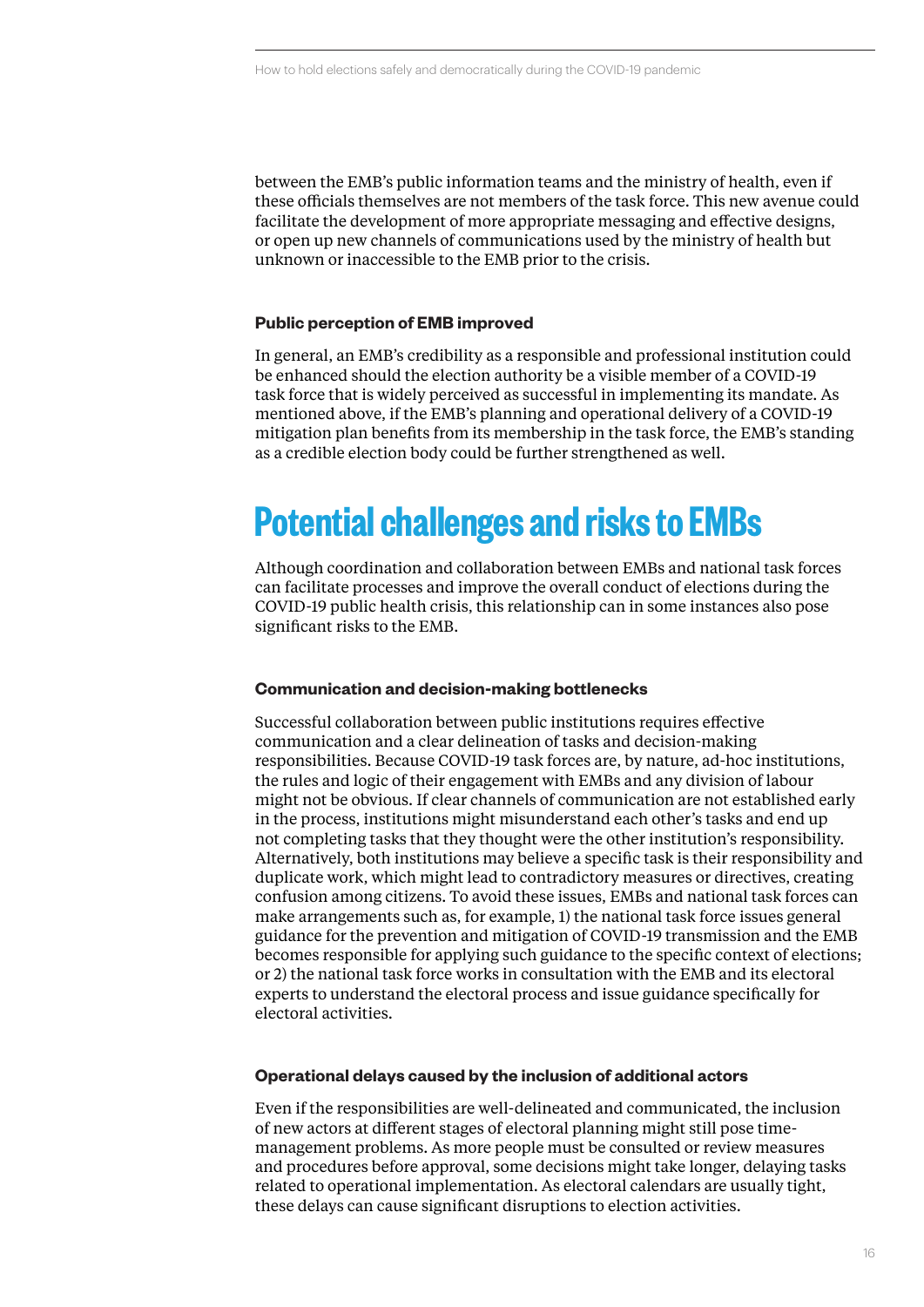#### **Perception of political dependence and reputational issues**

As national task forces are usually led by or at least involve prominent government figures, close collaboration with them during the crisis might be seen by some as a violation of the political independence and autonomy of the EMB. In contexts where COVID-19 has been politicised and political groups have different perceptions of the threat posed by the disease, any measures taken in coordination with governmental task forces might be perceived as benefitting the government. In some circumstances, these perceptions might be accurate, and the EMB might indeed be subject to political interference, especially when incumbents abuse states of emergency to advance their political interests. It is also possible that, where the coronavirus is being used for different narratives by different political groups, any decisions made by the EMB on preventive measures will be seen as partisan, whether or not they align with the government's guidelines.

Whether political interference in elections is real or assumed, it damages the image of the EMB and might erode trust in the electoral process and results altogether. Finally, the reputation of the EMB – and potentially trust in the safety of elections – can also be damaged if there is a known collaboration between the EMB and the national task force but the performance of the national task force is seen by the public as weak. In this case, negative views of the task force could also affect public perception of the EMB's performance.

Inter-institutional coordination and collaboration are well-known challenges in both developing and developed countries. These challenges become even more accentuated when one of the institutions is a new temporary body, with a mandate that is not yet clear, and which needs to work and make decisions quickly to address major threats to citizens. In this sense, COVID-19 task forces, irrespective of format, face significant challenges. EMBs, which already work under tight time and financial constraints, also have new important obstacles to overcome during the public health crisis.

As discussed in this section, collaboration between these two institutions, if done properly and in a favourable political environment, can be extremely beneficial to both. Combining EMBs' expertise and experience of electoral processes with the public health knowledge of other members of the task force; the human, financial, and material resources provided to the work group; and the authority to make speedy decisions, is likely the best recipe for safe, successful elections. As also mentioned, however, several factors can undermine the effectiveness of this collaboration, and even leave the EMB's image – and, by consequence, public trust in elections – more damaged than it would have been if the work of the EMB and the national task force had not been linked.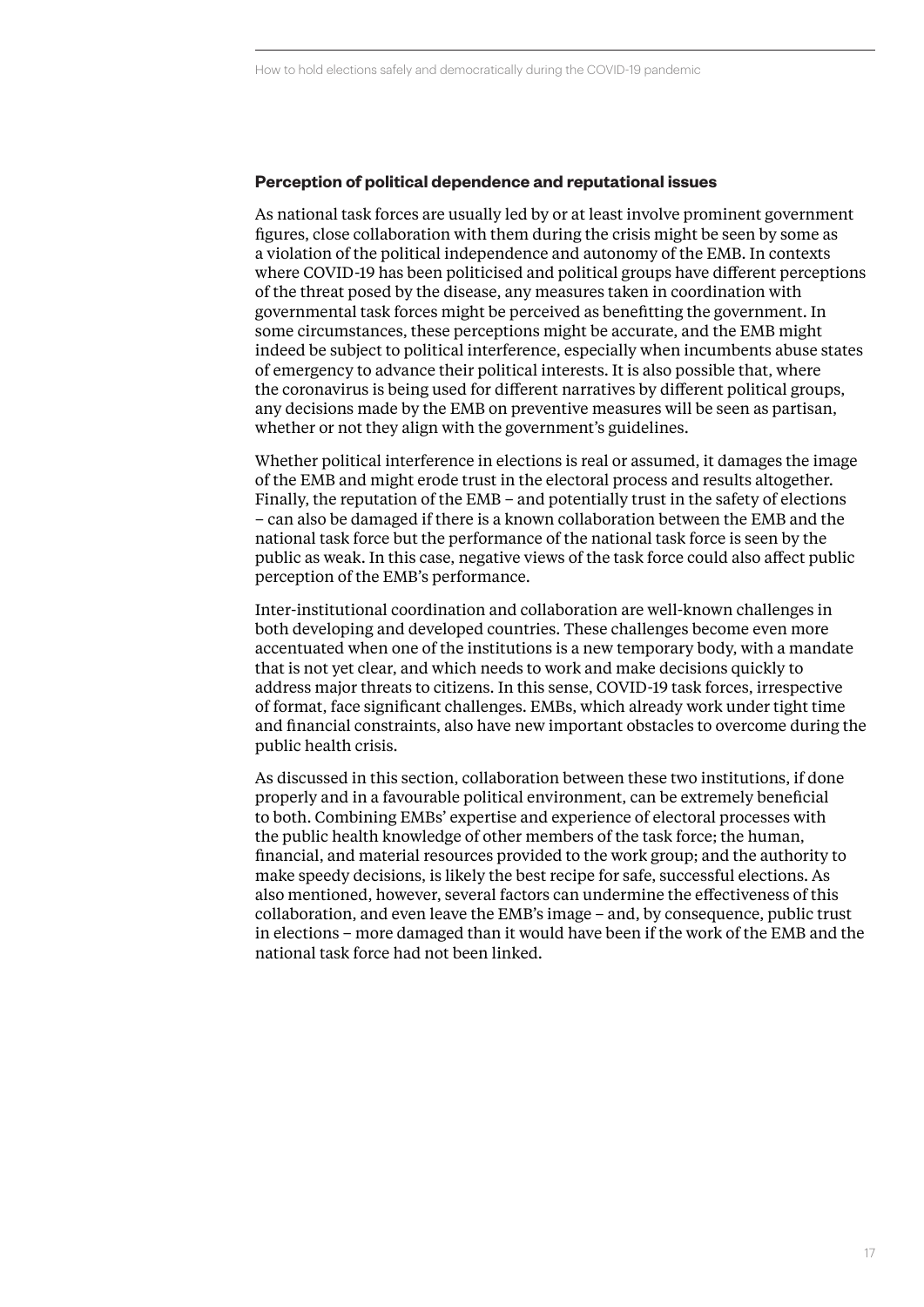#### **Recommendations:**

- EMBs and national task forces formed to deal with the COVID-19 crisis should ensure that each institution's tasks and responsibilities related to issuing guidance, planning, and implementing preventive measures for elections are clear and well-delineated.
- Regardless of its level of involvement with the national task force, EMBs should strive to obtain advisory, logistical, and operational support from other groups while maintaining political neutrality and communicating transparently to citizens.
- As it is ultimately their responsibility to hold elections safely, EMBs must coordinate with competent public health authorities to inform decisions regarding dates of elections and preventive measures to be taken, working to build political consensus around these decisions and taking a firm stand against actors who push for decisions that can put voters and poll workers at risk to advance their political interests.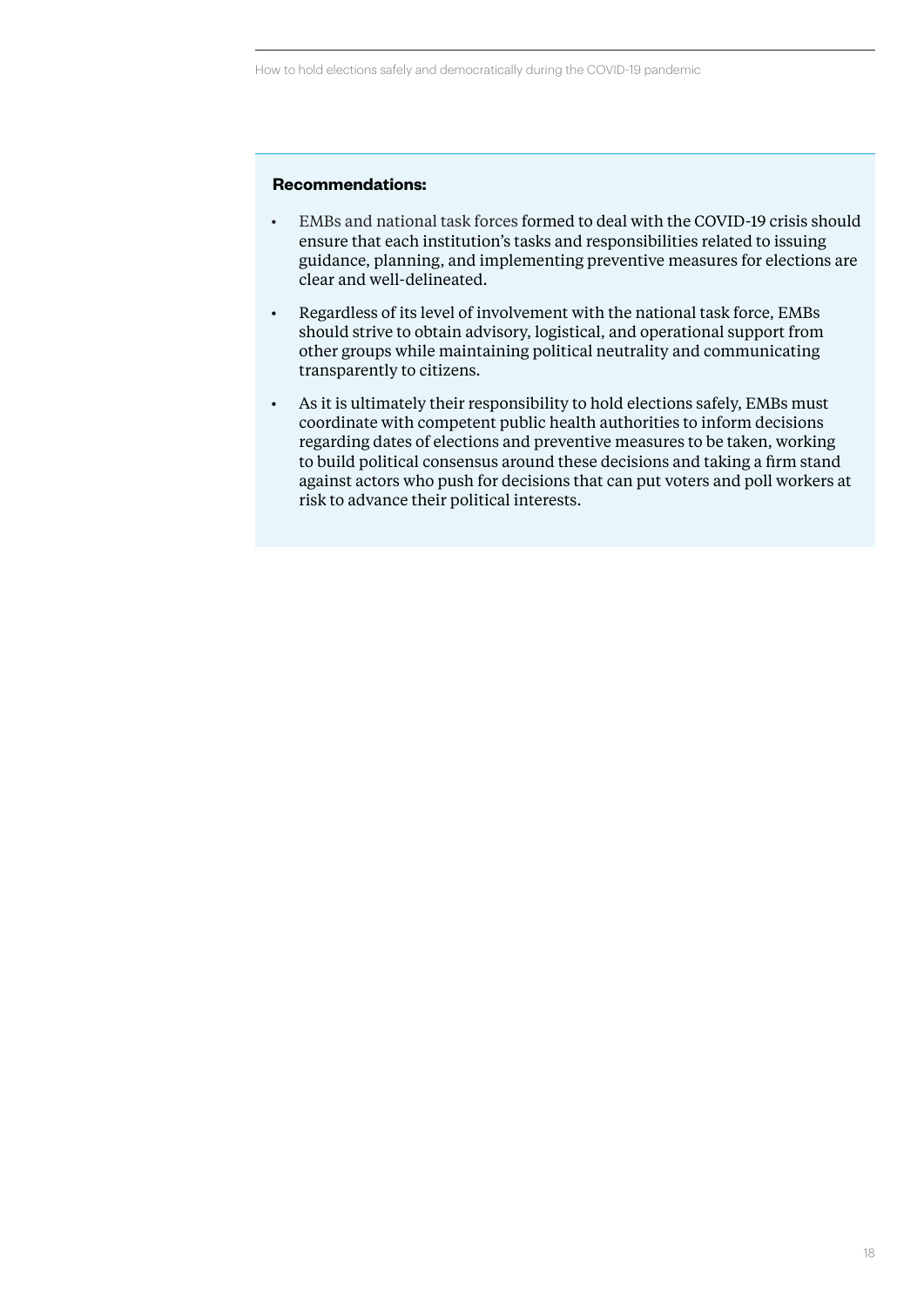## **Part 4: Election observation**

#### **International Election Observers**

The Declaration of Principles for International Election Observation and the Code of Conduct For International Election Observers set out the norms that have been established for credible observation. They are now endorsed by 55 organisations including the following.

#### **Intergovernmental organisations:**

- *•* The African Union
- *•* The Commonwealth Secretariat
- *•* The European Union
- *•* Economic Community of West African States
- *•* The Organization of American States
- *•* The Organization for Security and Cooperation in Europe
- *•* Pacific Islands Forum

#### **International nongovernmental organisations:**

- *•* The Carter Center
- *•* The National Democratic Institute
- *•* International Republican Institute
- *•* Westminster Foundation for Democracy

The principle actors who drafted the Declaration meet regularly to consider how it is being applied and to consider how to respond to new challenges.

Prior to the COVID-19 pandemic, almost all national elections were observed by independent election observers. In countries where election outcomes have historically been controversial, these efforts typically involve an international and domestic component. Internationally, groups such as the European Union, the Organisation for Security and Cooperation in Europe, the Organisation of American States and the Carter Centre were present at over 70 per cent of elections held between 2006 and 2012. Domestically, civil society groups including religious bodies and trade unions groups typically come together to create a domestic monitoring organisation. Such efforts are in addition to the presence of party agents working for the main political parties and candidates, and in some cases the systematic positioning of journalists by major media houses. The questions facing observers during the COVID-19 pandemic is whether these approaches are still feasible.

Traditional methods of election observation are heavily dependent on spending considerable 'time on the ground', with the deployment of long-term observers, numerous meetings in the capital city, and the posting of pairs of observers to sample polling stations. Given these practices, the kind of social distancing requirements introduced by many governments to halt the spread of COVID-19 present significant challenges for election observation.

Most obviously, if airports are closed and long quarantine periods are put in place, international observers will not be able to attend elections at all. The movements of significant numbers of individuals across national borders and within countries also poses an obvious health risk to both the observers and the people that they meet. Less obviously, much of the data that informs observation missions – from newspaper coverage through to the tracking of incidents of political violence – may not be collected

if organisations and individuals are prevented from doing their work. There is also a significant risk that political leaders will seek to manipulate the pandemic to undermine observation efforts, especially in countries in which democracy has not been consolidated. This is what happened in Burundi, where a late requirement that international observers should observe two weeks quarantine meant that they did not travel. Their absence significantly aided the ruling party's attempt to pass a problematic process off as a high quality and credible election.

In some cases, it may be hard to tell whether these kinds of barriers are the results of administrative shortcomings or represent a deliberate attempt to evade scrutiny. Indeed, even where electoral commissions are committed to democratic norms and values, the adoption of the kinds of innovations detailed elsewhere in this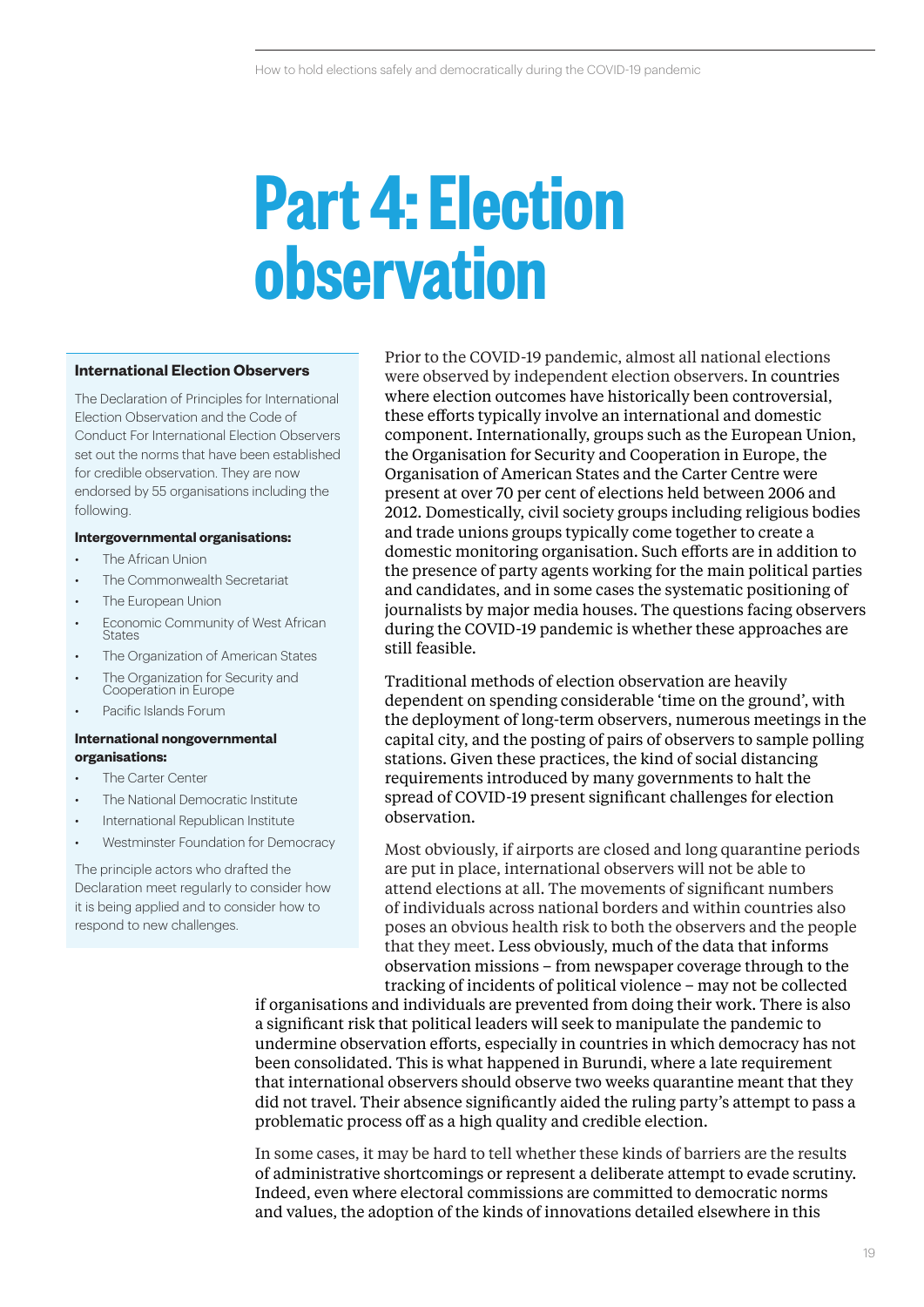#### **COVID-19 risks and threats to observers**

**Health of observers.** Observers may catch COVID-19, harming their health and complicating logistical plans.

**Health of citizens and officials.** Observers from high COVID-19 areas risk infecting those they meet and spreading the disease.

**Travel.** International restrictions may prevent observers flying in. Local restrictions may render some parts of the country unreachable.

**Data.** Much of the data that informs observation missions might not be possible to collect or is harder to access.

**New processes.** The adoption/expansion of measures such as postal voting and digital campaigns may require new observation methods.

**Political manipulation.** Political leaders seeking to manipulate elections may use COVID-19 to prevent, stymie or instrumentalise observation.

#### **Four options for international observers to respond to COVID-19**

- **1. Don't observe Pro:** Avoids all health risks. **Con:** Removes electoral scrutiny.
- **2. Observe traditionally Pro:** Allows scrutiny & no disruption. **Con:** Maximises health risks & no innovation.
- **3. Observe with expat staff Pro:** Limits disruption & health risks, cost effective. **Con:** Loss of expertise & profile.
- **4. Observe virtually and through partnership**

**Pro:** Strengthens domestic voices, limited health risks. **Con:** Less operational independence & control.

report are likely to generate fresh challenges for observers. Postal and electronic voting, for example, can allow citizens to socially distance while casting their ballot, but may create opaque systems that require different strategies to ensure effective oversight. These challenges are considerable, but they are not insurmountable, and the fresh thinking they require may strengthen election observation in the long run.

International observers have at times been criticised – sometimes unfairly – for failing to detect or call out electoral manipulation. In particular, the fact that observers did not condemn elections in Kenya (2017) and Malawi (2019) that were subsequently found to be flawed by domestic courts resulted in complaints from opposition leaders and civil society groups. This suggests the need to further strengthen the approaches that international observers utilise – or at the very least to address the way that they are perceived. The need to radically rethink traditional models in order to respond to the COVID-19 pandemic creates an opportunity for the observation sector to build back better. In particular, international observers are likely to find that they need to work more collaboratively with domestic observers, and that they need to find new ways to source data during COVID-19. Doing so will not only ensure that elections continue to be effectively monitored, but can also lay the foundations for the evolution of more balanced and innovative approaches to observation.

## **The options facing international observers**

There are four main strategies that international observers can use to respond to the pandemic. They can choose not to observe; to operate as usual in cases where COVID-19 has been largely contained; to recruit expatriates based in the country; and to operate virtually, using new methods to crowdsource data, or remotely, through new partnerships with domestic groups, which act as their 'eyes and ears'. Each of these approaches has strengths and weaknesses that are set out in detail below.

Although some of these options may appear to represent a significant break from existing practice, versions of all of them have already been deployed in non-COVID-19 contexts. Observers have been prevented from attending elections, or certain parts of a country, when security risks are severe, as has at times been the case in Afghanistan. European Union missions in some African countries, and the smaller teams that are sometimes deployed by the embassies of specific countries, have at times employed a limited number of expats to assist their work. Indeed, even the more radical option of observing virtually or remotely is not completely new – a Carter Center mission to the 2018 elections in Sierra Leone combined a four-person expert group with a strong partnership to domestic monitors conducting a parallel vote tabulation (PVT), to provide critical information to the larger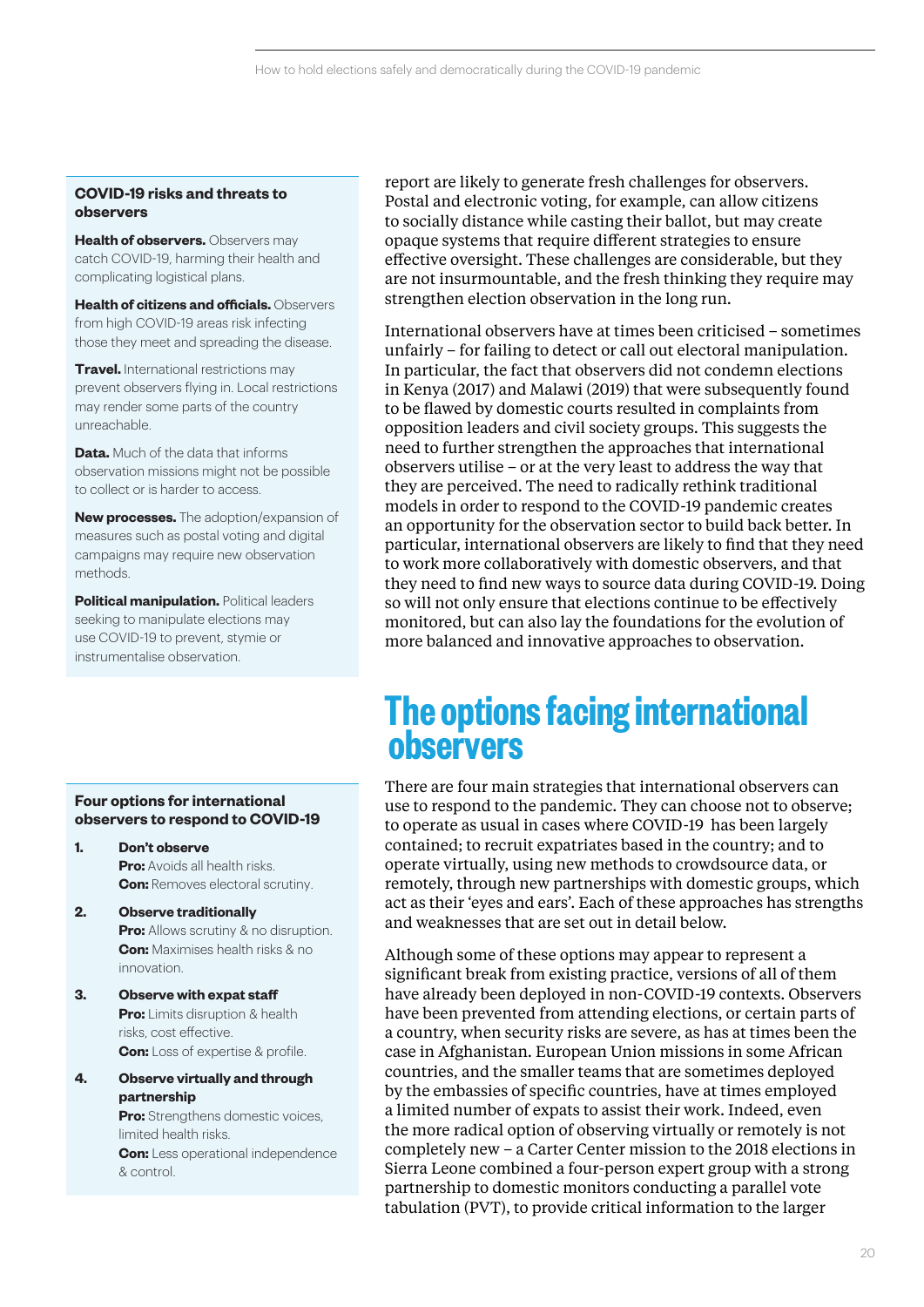observer groups sponsored by the African Union, Commonwealth, ECOWAS and European Union. Responding effectively to COVID-19, therefore, might not require the invention of completely new strategies, but rather a more consistent application of recent innovations.

While it is useful to evaluate these options as four separate strategies, they are not mutually exclusive. International observers might try to recruit some of their team in-country while working more closely with domestic groups and utilising new technology. This point is significant because there are good reasons to think that observation missions need to move in this direction anyway. When it comes to technology, elections are becoming increasingly digitised and the organisations responsible for examining adherence to the Declaration of Principles for International Election Observation are actively developing guidelines on how to observe online campaigning. When it comes to domestic monitors, there has at times been a tendency for international missions to coordinate and engage more with each other than with their domestic counterparts. Developing new ways to oversee technology and work hand-in-hand with domestic monitors would not only help international observers to respond more effectively to the pandemic, but could also lay down a blueprint for how to develop a more sustainable observation industry for the future.

#### **1. Don't observe**

International observers can decide not to send a standard mission team to elections and to play no formal role in the process. This was effectively what some organisations chose to do for Malawi's presidential election re-run on 23 June 2020. Two very significant types of risk were eliminated: first, the health risk to international observers and those that they come into contact with; and second, the reputational risk of issuing inaccurate statements due to unreliable or incomplete data from limited observation.

However, not observing also exacerbates a different set of risks. Perhaps most significantly, it may encourage incumbent governments to adopt more overt and damaging rigging strategies. In the May 2020 elections in Burundi, for example, there was no significant attempt by ruling party leaders to rein in the intimidation of opposition supporters and candidates. The absence of documented evidence by international observers reduces the willingness of the international community to speak out in cases of election rigging – especially if there is not a credible domestic group that can supply this information. At the same time, the absence of observers may also undermine public confidence in controversial elections that were actually legitimate.

Given the way in which authoritarian leaders have manipulated the pandemic to consolidate their own authority, it would be a dangerous development for global democracy if international observers were to completely vacate the electoral stage.

#### **2. Observe 'traditionally'**

Where elections are held in countries in which COVID-19 has been brought under control, international observers may be tempted to observe as they have in the past. This would minimise disruption and enable observers to collect their own data, reducing concerns about the reliability of information. Yet continuing to operate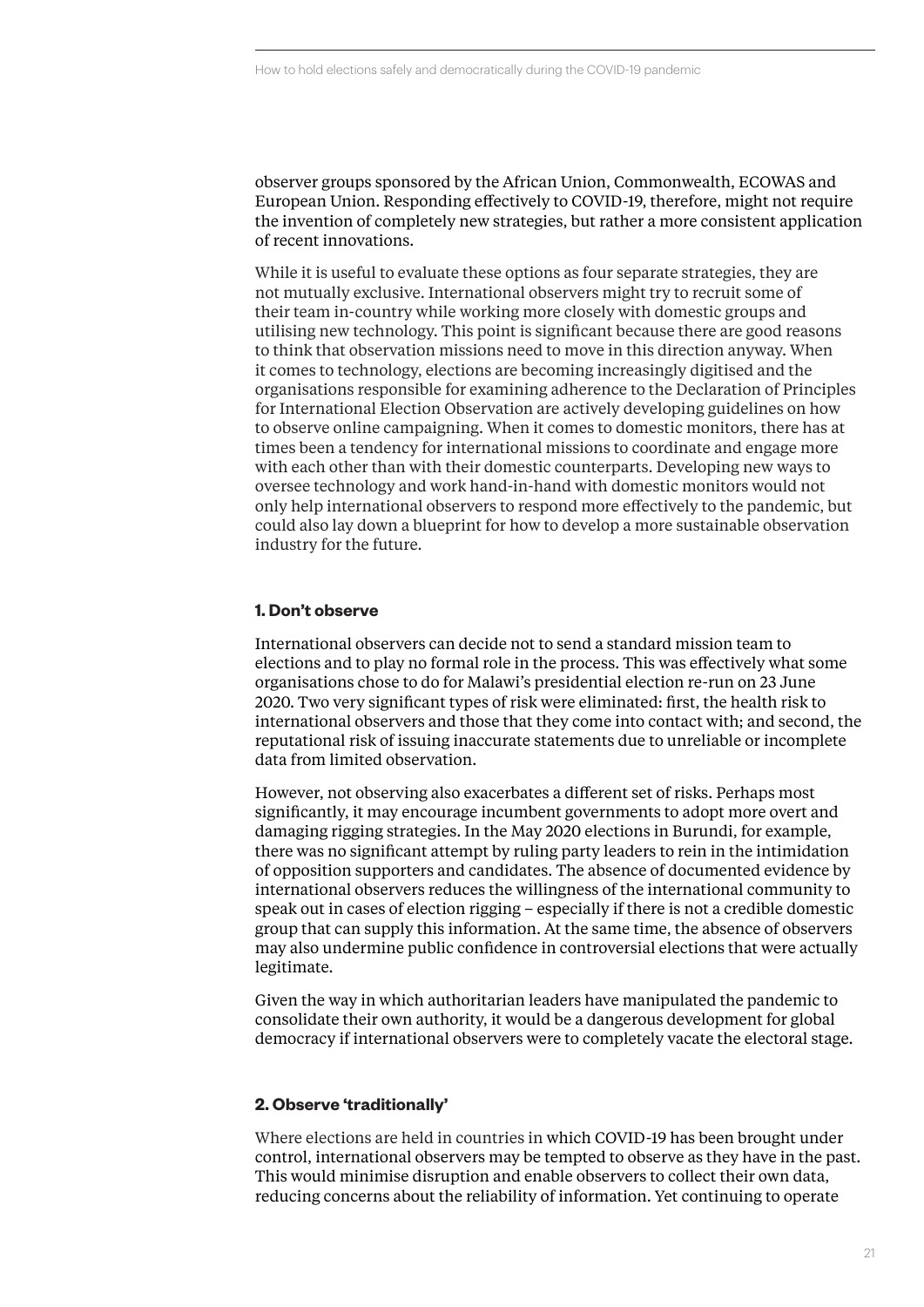as normal would generate a number of risks and may also represent a missed opportunity. For one thing, continuing to rely on traditional models means that observers may ultimately find that they are unable to monitor elections in countries where the number of cases remains very high, such as the United States. Even when observers can deploy personnel, the need to respect quarantine regulations will significantly increase the costs and logistical challenges of international missions. The severe health risks generated by international team members from countries with high numbers of cases such as the United Kingdom and United States travelling to countries with relatively low numbers of cases – such as many African countries – would raise serious ethical questions and require the imposition of strict new health protocols.

Leaving aside health and logistics, traditional methods of observation are also likely to be significantly less effective in the current environment. In countries such as South Korea and Uganda, campaign rallies and public meetings have been replaced by digital campaigns. In some cases, this has come about through the voluntary compliance of parties and candidates, while in others, such as Uganda, it has been mandated by the government or electoral commission. As a result, an increasing proportion of electoral activity – including campaign spending, voter mobilisation, hate speech and so on – will take place online and will not requires observers who are deployed on the ground to be monitored. At the same time, the pandemic is likely to spur the growing use of digital technology for processes such as voter registration, identification, and in some cases even voting itself. This will increasingly shift the focus of electoral manipulation – and efforts to prevent it – away from manual processes towards digital ones. One of the greatest risks for international election observation is to stand still while the world changes.

#### **3. Observe with expat staff**

When traditional ways of working are unavailable or undesirable, international observers have another option: recruiting expatriates – foreign nationals resident in the country – who are already on the ground. Again, there are both advantages and disadvantages to this option, and the balance between them will vary depending on the context. One advantage is that this model is likely to be much cheaper and greener, given that expensive and carbon-intensive international flights would not be required. International observers would also gain access to a larger pool of people some of whom may have valuable language skills – a significant asset in many parts of sub-Saharan Africa, for example, where the official language typically masks a high degree of linguistic diversity. Expats who have lived in a country for a long period of time may also have a deeper and more nuanced understanding of local political dynamics and be less put off by the prospect of spending an extended period of time in-country. Thus, international observers could leverage this shift in their operating model as an opportunity to increase the geographical and temporal breadth of observation, as well as its sensitivity to local context.

However, there are also real disadvantages to adopting this approach. The most significant of these relates to impartiality, both real and perceived. The UN *Declaration of Principles for International Election Observation 2005*, states that: 'No one should be allowed to be a member of an international election observer mission unless that person is free from any political, economic or other conflicts of interest' (United Nations 2005, Paragraph 6). Impartiality is critical, not least because the perception that international observers are less partisan than domestic monitors lends their verdicts greater impact on citizens' assessments of electoral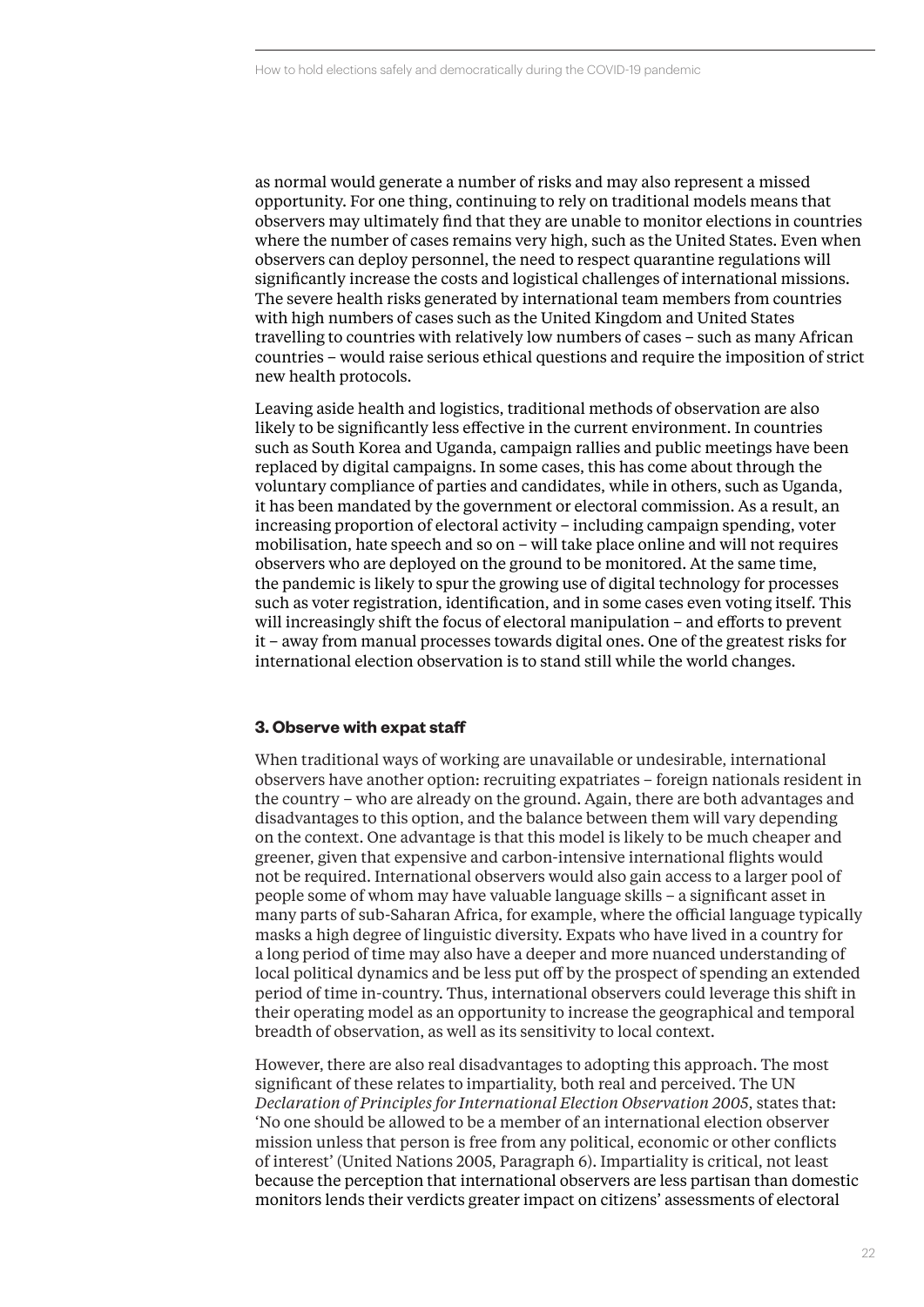integrity (Bush and Prather 2018). Their impartiality may be called into question by employing expatriates who have become embedded in local political debates – even if they have no direct connection to a specific political party – and so may not be seen to be genuinely impartial. This risk will be heightened during elections in which the rights of foreign nationals are a live campaign issue. Moreover, in some cases – for example some Commonwealth countries – expats may also enjoy the right to vote, which would render them ineligible according to the rules employed by most international observation groups.

Another disadvantage associated with the recruitment of individuals already on the ground concerns protecting staff from harassment and reprisals during and after an election. Some recent elections have been characterised by significant violence against domestic election observers. In Mozambique, for example, Anastacio Matavel, a prominent domestic observer, was murdered in the lead-up to the 2019 election (BBC 2019). International observers currently enjoy the privileged position of being able to leave a contested electoral environment, but this would not be true for expatriates. More broadly, recruiting expats and then continuing with a traditional model of observation would suffer from all of the limitations identified in Option 2. International observers therefore stand to gain from adopting some of the more innovative options available if they move to observe virtually and through partnership.

#### **4. Observe 'virtually' and through partnership**

A more radical alternative for international observers is to reduce the significance that they place on deploying their own staff on the ground and to instead observe 'virtually' and through partnerships with domestic organisations. While international donors already fund the efforts of domestic civil society groups, and international observers do engage with their domestic counterparts, this rarely takes the form of a true partnership. In addition, some international missions are reluctant to rely on data collected by domestic groups due to a perception that they are not objective. Partly as a result, domestic monitors have in some cases arrived at significantly different – and often more critical – findings than their international counterparts. Such discrepancies are problematic given that international observers tend to dominate media headlines, while divergence between the statements of observers can be strategically exploited by authoritarian leaders (Arceneaux and Leithner 2017).

A more integrated strategy could have three different elements, which might be deployed as a package or in different combinations, and some of which can clearly be combined with more traditional methods of election observation.

**• Partnership**. Working with domestic monitors and civil society groups, helping to fund their activities and then sharing the data collected, would reduce the need to have large numbers of international observers. Such partnerships could be established either by forming bilateral partnerships with individual groups, or by supporting election 'situation rooms' in which a number of different

<sup>7</sup> For more information see https://thecommonwealth.org/media/news/commonwealth-secretariat-supports-peace-and-dialogue-malawi-upcoming-polls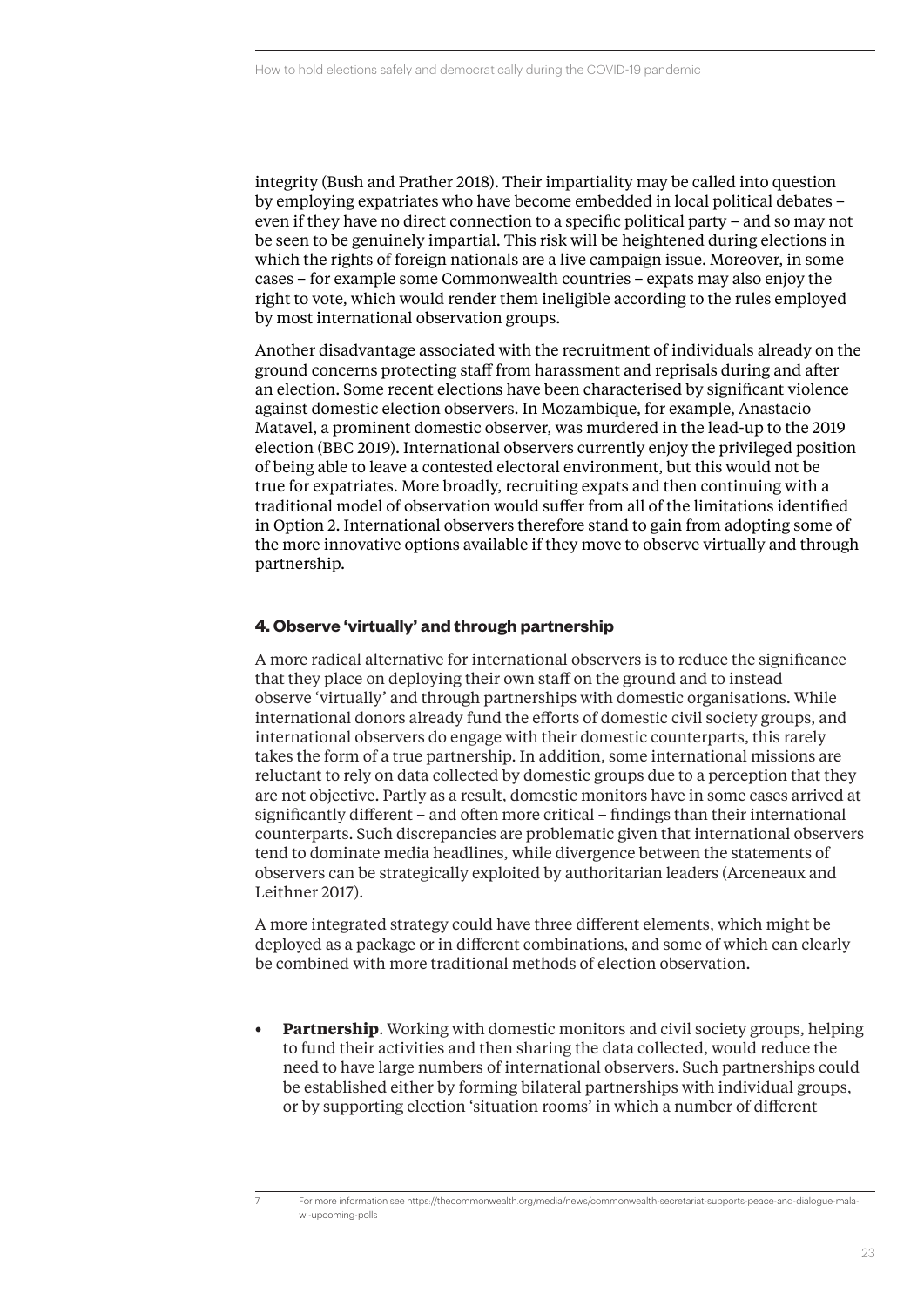groups pool resources and data. Given that domestic groups typically deploy many more individuals to many more polling stations, working in this way would enhance the geographical coverage of international missions as well as strengthen the resource base of domestic groups.

- **• Virtual monitoring**. With an increasing proportion of electoral activity taking place digitally and online – especially during the pandemic – it makes sense for international observers to place greater emphasis on monitoring online spaces such as Twitter and Facebook. Given that most newspapers are available digitally, or can be quickly scanned, traditional media can also be monitored remotely.
- **• Crowdsourcing**. Crowdsourcing (and then verifying) data from individuals on the ground – as the Ushahidi platform famously did to track the violence surrounding Kenya's 2007-8 general elections – can be a cost-effective way of mapping the extent of electoral manipulation. Along with working in partnership with local groups with existing networks and virtual monitoring, crowd sourcing data can also insulate observers from the risk of being shut out of certain areas due to local lockdowns – so long as access to the Internet is maintained throughout the electrical cycle.

While this full package of strategies has not yet been employed in any one election, for Malawi's 2020 presidential re-run the Commonwealth Secretariat utilised both partnership and virtual monitoring. More specifically, they partnered with the National Initiative for Civic Education (NICE) and local civil society organisations such as the Public Affairs Committee (PAC) and the 50-50 Campaign to support local citizen observation and an election situation room. Through these domestic organisations, the Commonwealth was able to gain access to the data collected by over 6,000 observers and volunteers across the country, who provided real time reports on pre-election, election day and post-election day developments via a specially created WhatsApp group.<sup>7</sup> In this way, the Commonwealth effectively accessed valuable information on a scale that would have been impossible for a 'traditional' mission, while strengthening domestic processes.

Of course, no one approach is a silver bullet, and there are clearly risks associated with this strategy. Local partners may be perceived to be partisan, and so collaborating with them may compromise the efforts of international missions to demonstrate their independence and neutrality. It may also be challenging for international missions to maintain quality control if they are physically absent from a country or are only operating a skeleton team. This may raise concerns about the quality of information that is collected, which in turn may undermine public confidence in international observers and their findings. This would be a significant cost, as international observers have worked very hard over the past decade to adopt increasingly rigorous and systematic methods in order to insulate themselves against accusations that they cherry pick evidence.

Adopting a more collaborative strategy may also generate fresh coordination challenges such as unnecessary duplication of work, especially if different international observation missions do not communicate effectively and separately contact the same domestic organisations. It is also true that domestic organisations usually lack the kind of access that is afforded to international observers, who find it easier to arrange meetings at short notice with high level political leaders and electoral officials, and to gain access to important electoral spaces and data. However, these issues are manageable. Identifying domestic groups known to be more neutral are professional, enhancing their capacity and agreeing protocols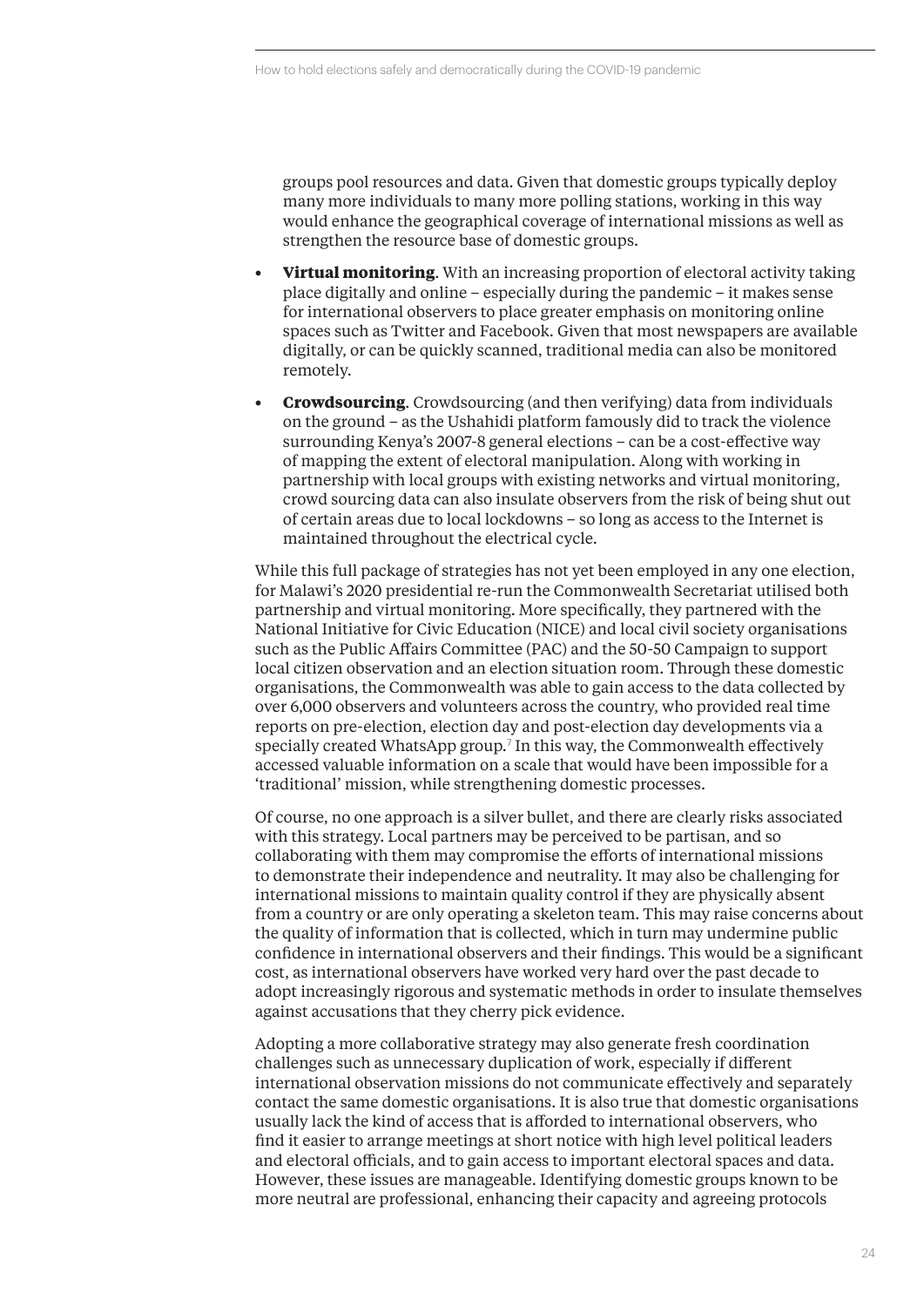for data collection ahead of time can help to ensure that the information that is collected is accurate and reliable. Posting a small number of international staff to help oversee the observation process can also help to strengthen personal relationships, build trust and facilitate access for domestic groups. The up-front costs of shifting to this approach will probably be higher than some of the other options, but the long-term benefits of this approach are likely to considerably outweigh the investment.

## **Observing the future**

Maintaining an effective and credible system of election observation requires international missions to adapt and innovate. In addition to seeing the COVID-19 pandemic as a global crisis and a major challenge, international observers should therefore also see the current situation as an opportunity. Of course, there is no need to throw the baby out with the bathwater. Once the threat of the COVID 19 pandemic recedes, there are good reasons for international observers to go back to deploying international staff. Senior international figures can help to share expertise, coordinate among the international community, and increase the space available for domestic groups to operate. But future deployments may look very different. The ever more sophisticated way in which elections are being manipulated means that observing a small number of selected polling stations is likely to be increasingly ineffective. Moreover, the fact that international observers only cover a tiny proportion of polling stations, most of which are already covered by domestic groups, suggests that these resources could be better invested elsewhere.

A more efficient and effective approach could be to develop a virtual and partnership-based model of observation during the pandemic, using this as the foundation for a new model of observation that would see a greater complementarity and specialisation of roles. Domestic groups, with their vast numbers and existing presence on the ground, have clear advantages when it comes to data collection at the polling station level. International groups can utilise their access to comparative expertise to strengthen the capacity of domestic groups and develop new ways to effectively observe digital processes. Working collaboratively and sharing data will enable both sets of organisations to come to more accurate and reliable conclusions. Importantly, such an approach would enable international observers to use their access to the global media and the international community to amplify the voice of domestic monitors and ensure that their recommendations are prioritised.

Some groups are already implementing aspects of this approach, and demonstrating its benefits. Most notably, non-governmental observation bodies such as the trio of American organisations – the Carter Center, the National Democratic Institute and the International Republican Institute – have worked closely with domestic observers for some time. These partnerships have, in some cases, included working through the network of domestic observers, providing funding, and collaboratively implementing a PVT to assess the credibility of the official results. However, these efforts have not always involved paying close attention to election technology and social media, or culminated in smaller and less high-profile international missions. Further extending and institutionalising these kinds of approaches will better enable observers to respond to growing concerns about global knowledge and power inequalities and to the need to ensure that Western institutions do not crowd out the voices of the very citizens that they are working to empower.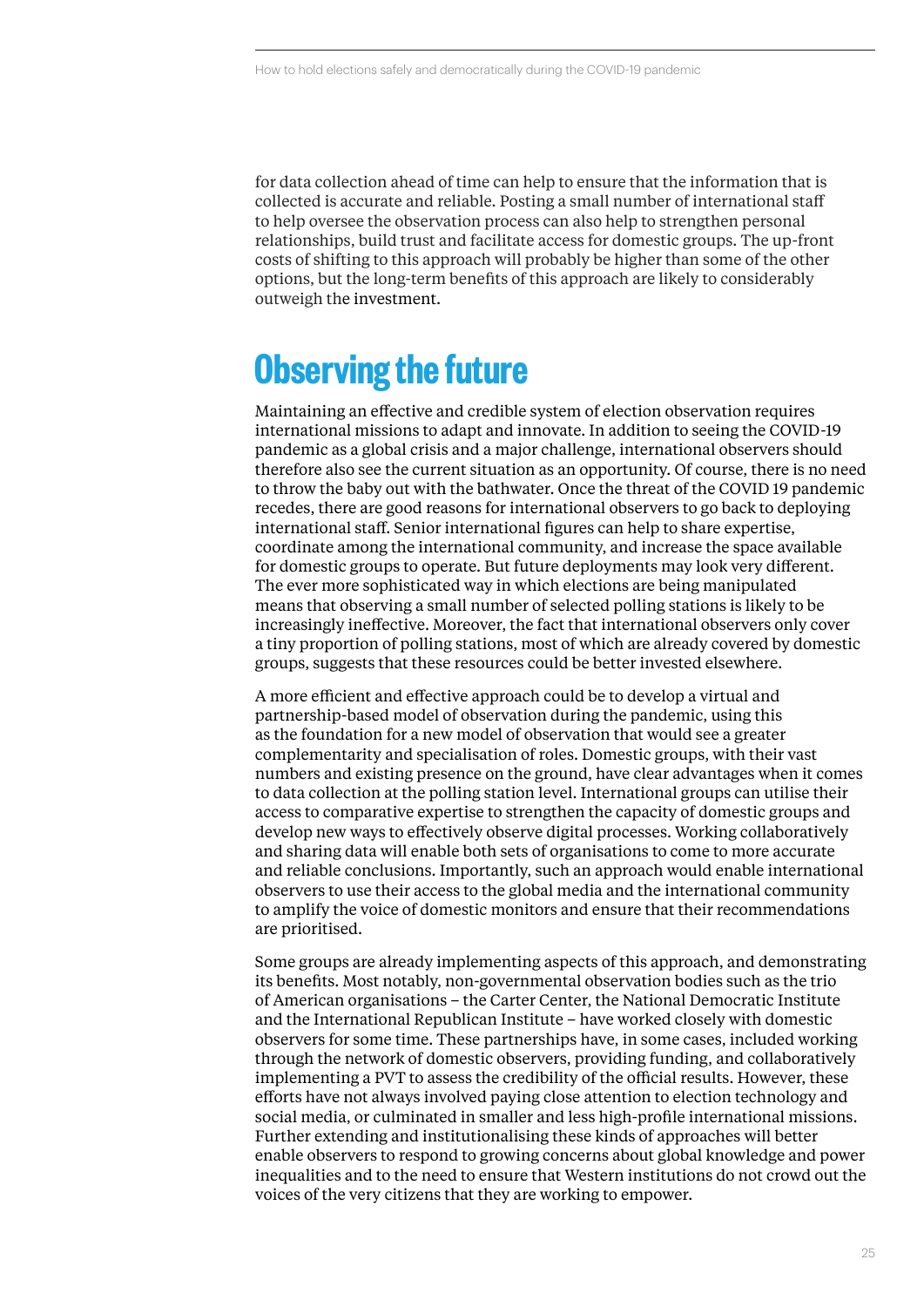#### **Recommendations**:

- The travel restrictions and health and safety protocols associated with COVID-19 threaten to make traditional forms of international election observation impossible. International observers should carefully weigh up the strengths and weaknesses of the four main strategies open to them.
- The response of international observers will be most effective if they approach this as an opportunity to strengthen their work for the long term, rather than simply introducing COVID-19 sensitive guidelines and protocols to respond to the current health crisis. Many of the changes that are likely to be required during the pandemic were already highly advisable.
- International observers should prioritise innovation, look for new ways to harness technology and build stronger partnerships between domestic and international groups. This will allow the industry both to respond effectively to new challenges and to build back better.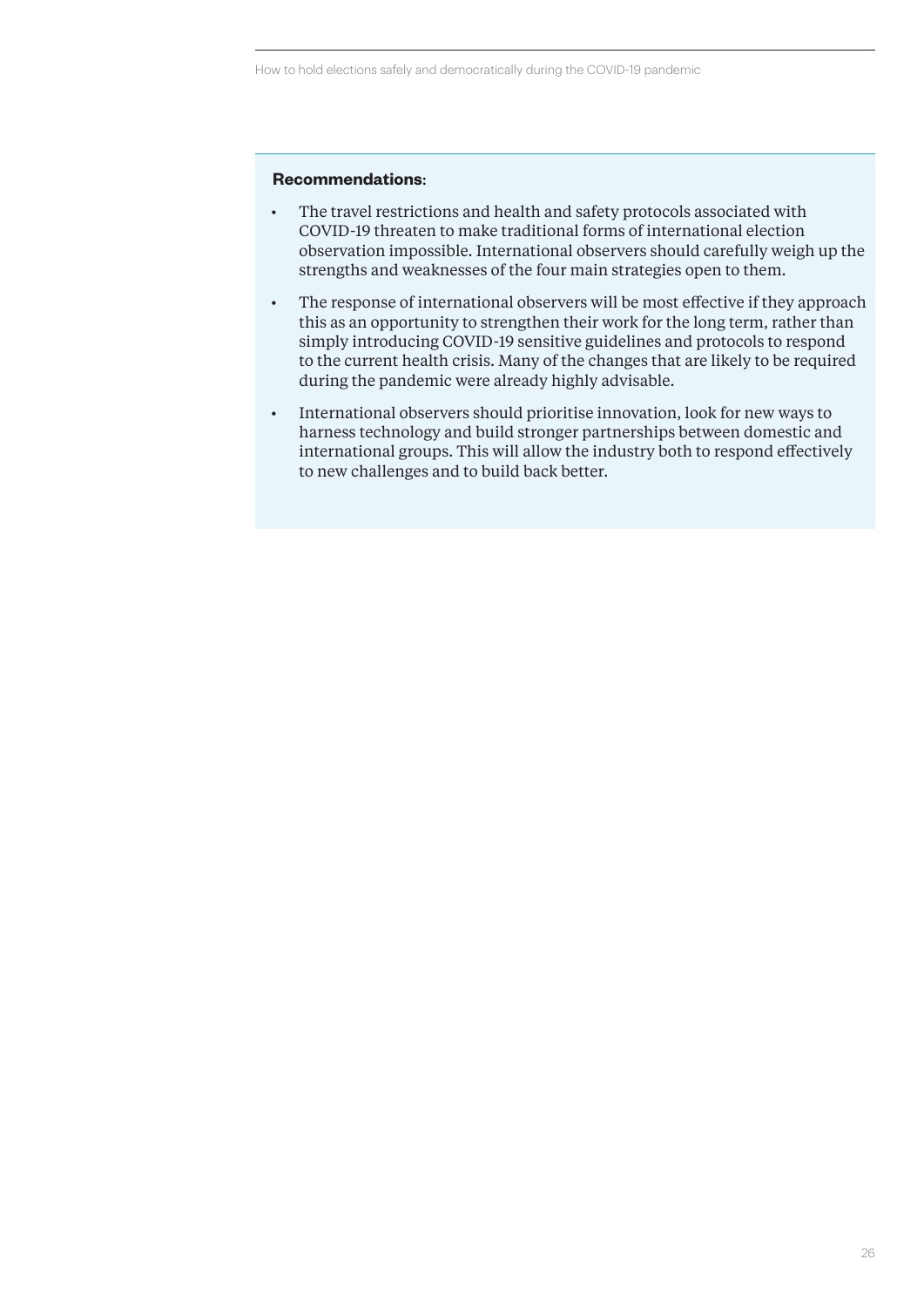## **Part 5: Elections and the risk of violence**

The COVID-19 pandemic and the unprecedented social, economic and political crises have been accompanied in many parts of the world with dramatic increases in riots, protests and other forms of violence (Gutiérrez-Romero, 2020). In countries where there has been a history of violent elections, considering strategies for mitigating possible heightened risks will be relevant when elections are being planned.

Drawing on the experience of 10 countries that held national elections between March and June 2020, we present evidence on the link between lockdowns and electoral conflict. We then draw lessons from these elections and provide insights into old and new forms of coercion, intimidation, electoral fraud and other forms of malpractice that might emerge in some contexts. Our main findings are that in some cases pre-election lockdowns have been characterised by political repression, and that elections held during the pandemic have involved, on average, high levels of protests, riots and violence against civilians. In short: elections convened under pandemic conditions may be at heightened risk of conflict, especially if elections have been violent in the past.

## **Evidence**

We list in Table 1 the ten countries analysed here, including the dates when lockdowns began and elections were held. For instance, Guinea held parliamentary elections on 22 March, just before announcing its lockdown, and after postponing the election four times from the original date of January 2019. Most other countries have held elections after their lockdowns. An interesting case is Mali that held elections on 29 March amid the imminent threat of the pandemic and armed conflict after postponing the election three times since November 2018.

To gain leverage on the question of whether lockdowns and recent elections may have triggered conflict, we use the Armed Conflict Location and Events Data (ACLED). ACLED provides real-time data on political violence around the globe based on media and government reports, humanitarian agencies, and research publications (Raleigh et al. 2010).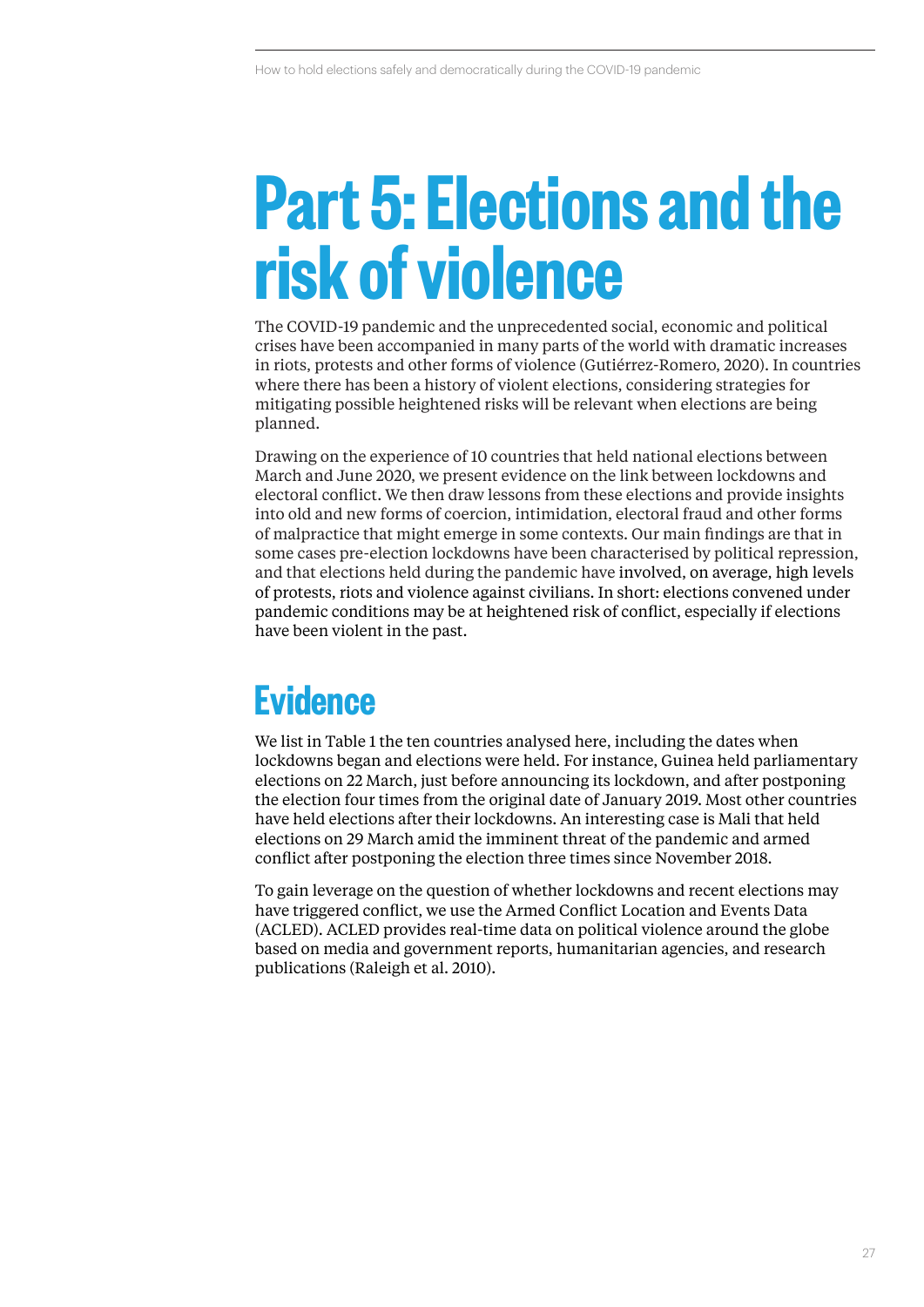| Country     | Date Covid-19<br>lockdown | Date election<br>2020 | Date of previous<br>election | <b>Total ACLED</b><br>events*1 Jan 2013<br>to 4 Jul 2020 |  |  |
|-------------|---------------------------|-----------------------|------------------------------|----------------------------------------------------------|--|--|
| Benin       | 03 Mar 20                 | 17 May 20             | 13 Apr 16                    | 188                                                      |  |  |
| Burundi     | 12 Mar 20                 | 02 May 20             | 28 Sep 13                    | 5,674                                                    |  |  |
| Guinea      | 26 Mar 20                 | 22 Mar 20             | 28 Jun 15                    | 993                                                      |  |  |
| Israel      | 15 Mar 20                 | 02 Mar 20             | 15 De 13                     | 1,795                                                    |  |  |
| Malawi      | 16 Mar 20                 | 23 Jun 20             | 21 Jul 15                    | 437                                                      |  |  |
| Mali        | 11 Mar 20                 | 29 Mar 20             | 25 May 15                    | 2,990                                                    |  |  |
| Mongolia    | 16 Mar 20                 | 24 Jun 20             | 17 Sep 19                    | 128                                                      |  |  |
| Serbia      | 15 Mar 20                 | 21 Jun 20             | 02 Apr 17                    | 1,534                                                    |  |  |
| South Korea | 27 Feb 20                 | 15 Apr 20             | 21 Jun 19                    | 4,713                                                    |  |  |
| Suriname    | 14 Mar 20                 | 25 May 20             | 29 Jun 16                    | 32                                                       |  |  |

#### **Table 1. Dates of COVID-19 lockdowns and elections**

\*Includes battles, protests, riots, violence against civilians, explosions/remote violence, strategic developments.

*Sources: Author estimates using ACAPS (2020), ACLED (2020) and Hale et al. (2020).* 

Figure 1 shows the extent to which lockdowns and recent elections are associated with changes in the probability of various types of conflict. In this figure, Panel B displays the probability of the state being directly involved as an actor in these conflicts, in its capacity of military, police, guards or government.

This evidence suggests that post-lockdown periods have in these cases been associated with statistically significant reductions in protest and important increases in violence against civilians. During post-electoral periods, by contrast, there have been significant increases in protests and slight reductions in violence against civilians. While these associations are based on a non-representative sample of ten cases only and they do not prove causal impacts, they are suggestive of possible causal effects. Further details of the regression analyses underlying this figure are provided in the Appendix.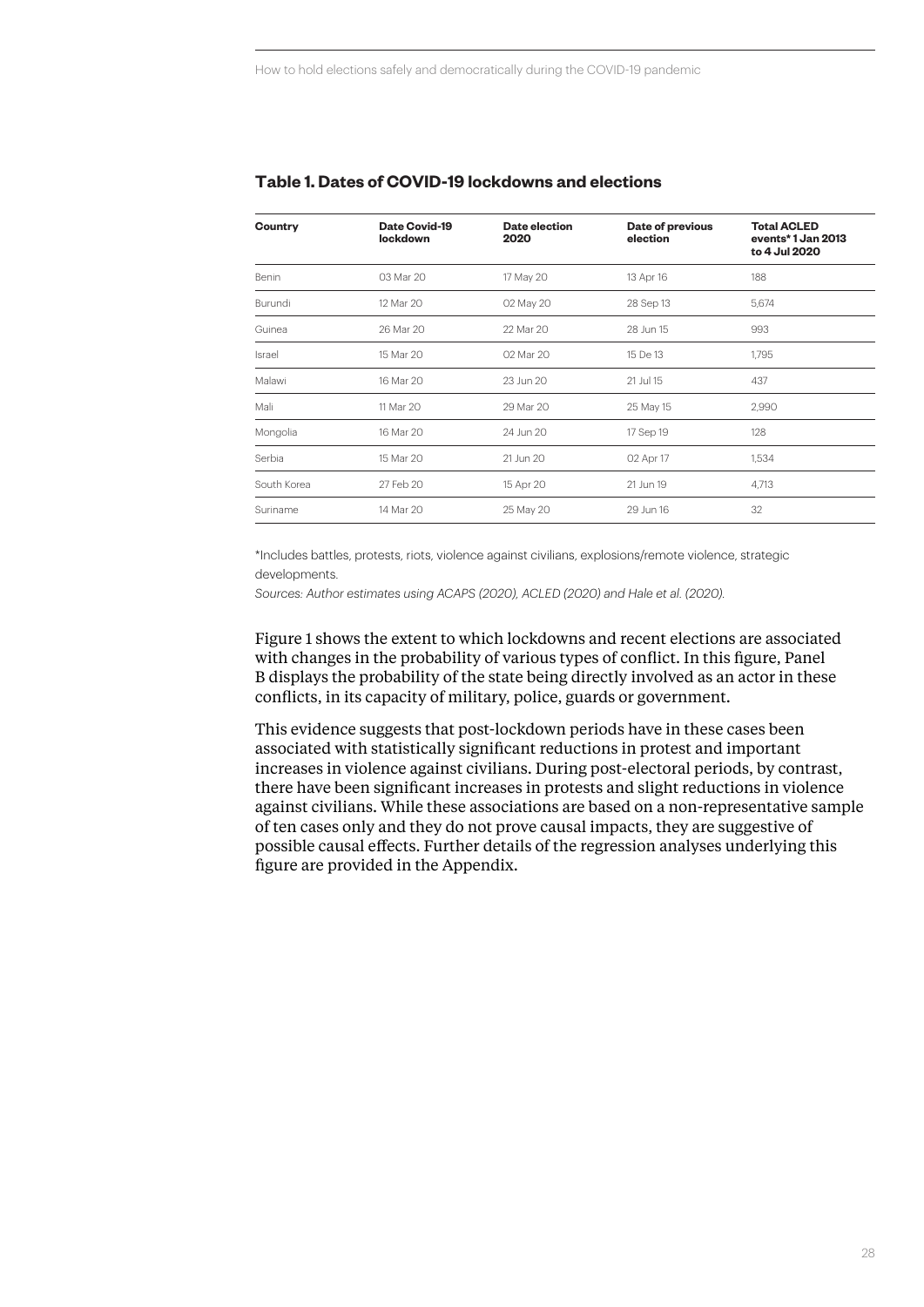

#### **Figure 1. Probability of having conflict after lockdowns and elections**

*Source: Author estimates using ACLED events between 1 January 2013 and 4 July 2020 using panel fixed effects regression for Benin, Burundi, Guinea, Israel, Mali, Malawi, Mongolia, Serbia, South Korea and Suriname that have held elections in 2020. Horizontal bars are 95% confidence intervals.* 

In Figure 2, we track the various types of conflict on a daily basis for the ten countries analysed from 1 January 2013 to 4 July 2020. We depict the most recent election day by a vertical line. It is clear that there were very high levels of protest both immediately before and immediately after these elections. It is also clear that violence against civilians started to increase during the pre-electoral period and was high around election day but declined slightly during the post-electoral period. In Figure 2, all panels on the right depict the fatalities associated with these conflicts. Despite the low incidence, it is still alarming that the number of fatalities related to battles and riots have increased after elections. In some cases, of course, these changes may not be related to the pandemic, but elections held under pandemic conditions do appear to be linked to changing patterns in the use of force.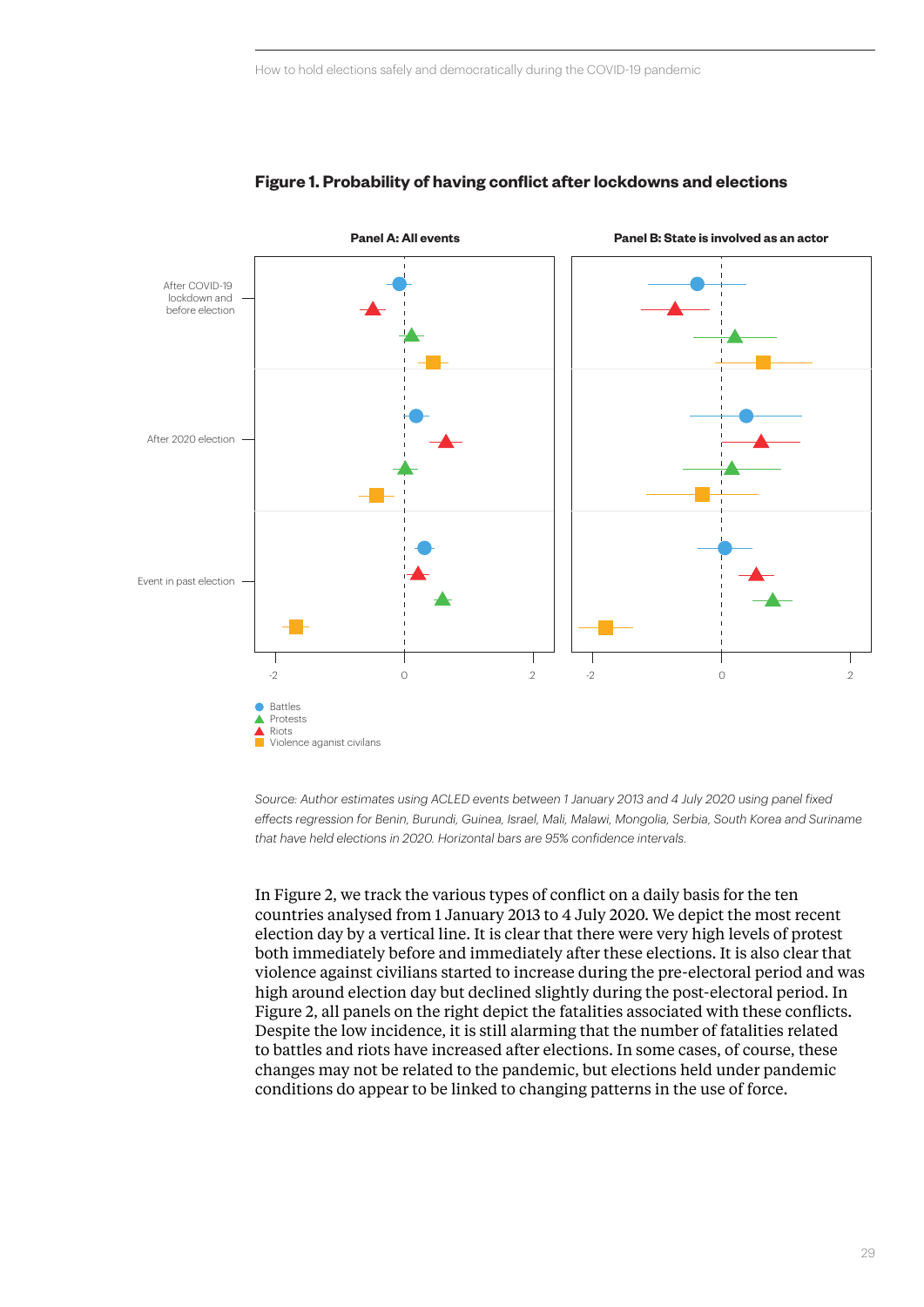

#### **Figure 2. Violent events before and after 2020 elections in Benin, Burundi, Guinea, Israel, Mali, Malawi, Mongolia, Serbia, South Korea and Suriname**









4 1  $\Omega$  $\overline{2}$ 3 **Fatalities in Violence against Civilans** -3000 -2000 -2000 -1000 - 0 • Sample average within bin - Polynomial fit order 3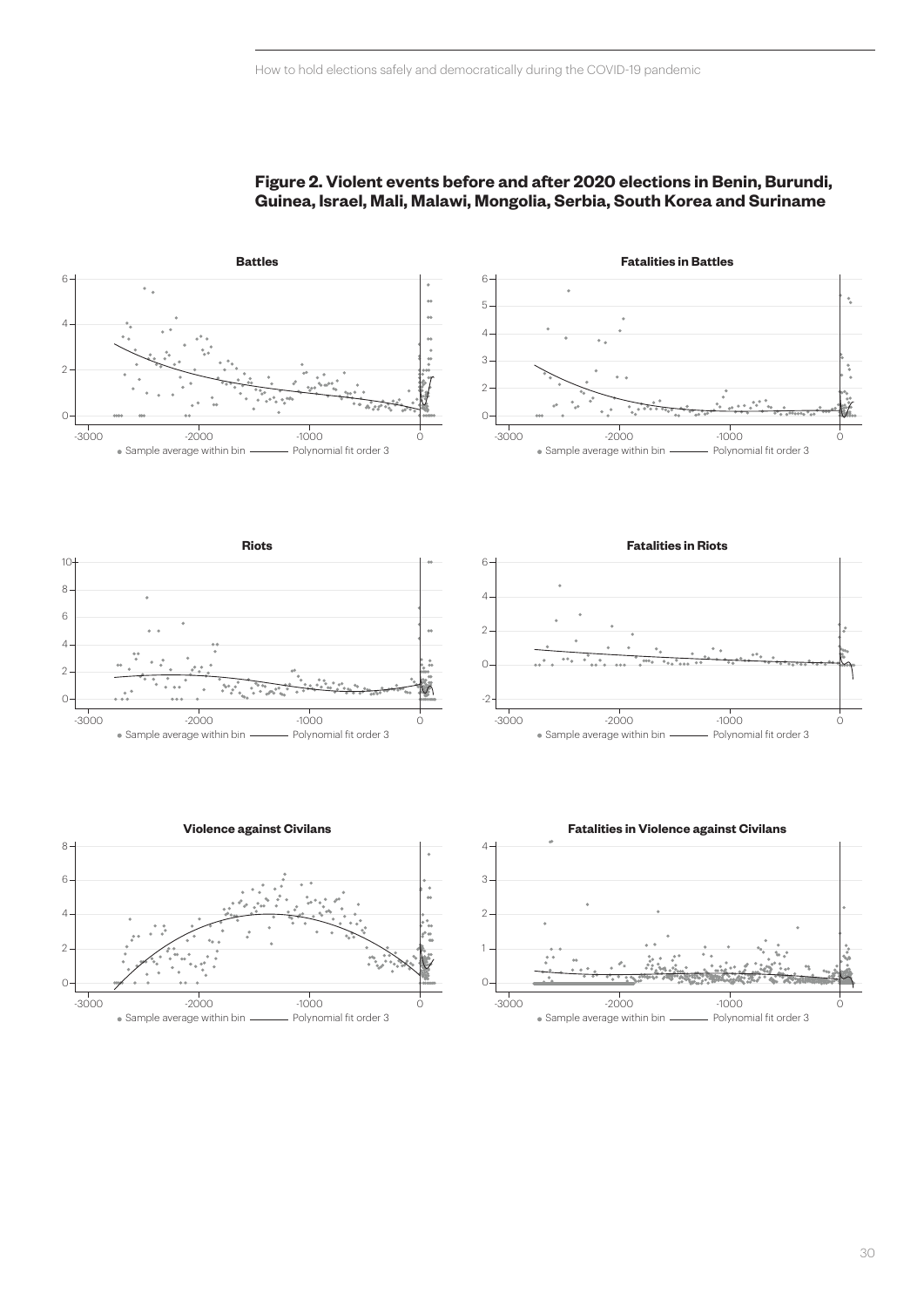### **These analyses suggest several possible lessons for practitioners:**

- The evidence indicates that governments may be using pre-election lockdowns to silence the opposition by dampening the activities through which voters protest against coercion and by increasing violence against civilians. In short, pre-election lockdowns appear to be characterised by repression, and also by the dampening of contestation. This suggests the need for electoral observers and electoral assistance providers to be attentive to the possibility that unusually quiet election campaigns signal repression, and to work with governments to guarantee that rights to freedom of association and freedom of expression are observed as far as is possible under pandemic conditions.
- Elections, not lockdowns, are associated with increases in protest in these ten cases. Although lockdowns elsewhere have been times of increased protest, the cases included here are, on average, characterised by depressed protest activity during pre-electoral lockdowns but increased protest immediately before and after election day. This suggests the need for careful election planning to avoid unnecessary unrest.
- Protests following disputed elections have the potential to increase COVID-19 infections, which may then and lead to further violence. We know from previous research that protests often follow elections characterised by misconduct and manipulation (Beaulieu 2014; Birch 2020; Daxecker 2012; Gutiérrez-Romero 2014). Thus poorly-run elections may trigger a vicious cycle for incumbent governments, generating violence which worsens the pandemic and leads to further violence. This reinforces the need for practitioners to ensure careful electoral security planning in conjunction with pandemic-specific measures.

Though we do not yet have sufficient data to explore all the relevant aspects of electoral violence during the pandemic, we can also speculate on the basis of our current knowledge that several other dangers might also arise:

- COVID-19 anti-poverty packages could be abused for vote-buying by incumbent parties, who may strategically deliver these funds to government supporters and delay distribution to groups associated with the opposition. This phenomenon could increase the risk of violent reactions from aggrieved groups.
- Social distancing and the excessive use of force could silence media outlets' coverage of different aspects of elections, including electoral violence.
- Localised lockdowns could be used to dampen turnout in opposition areas, as it occurred during the most recent Ebola crisis (*The Lancet*, 2019).
- Increased sanitary measures at the polls will in many cases require extending the period of voting for more than one day, as South Africa is considering doing and as happened in the 15 April Korean election, the Queensland election of 29 March and various US primary elections, where early voting has been encouraged (IFES 2020). Extra time allowed for voting might give opportunities for ballot stuffing, which could prompt post-electoral protests.
- Some countries could enforce strict lockdowns shortly after elections to silence the opposition and potential protests. That is, post-election lockdowns could potentially emerge as a repression tactic.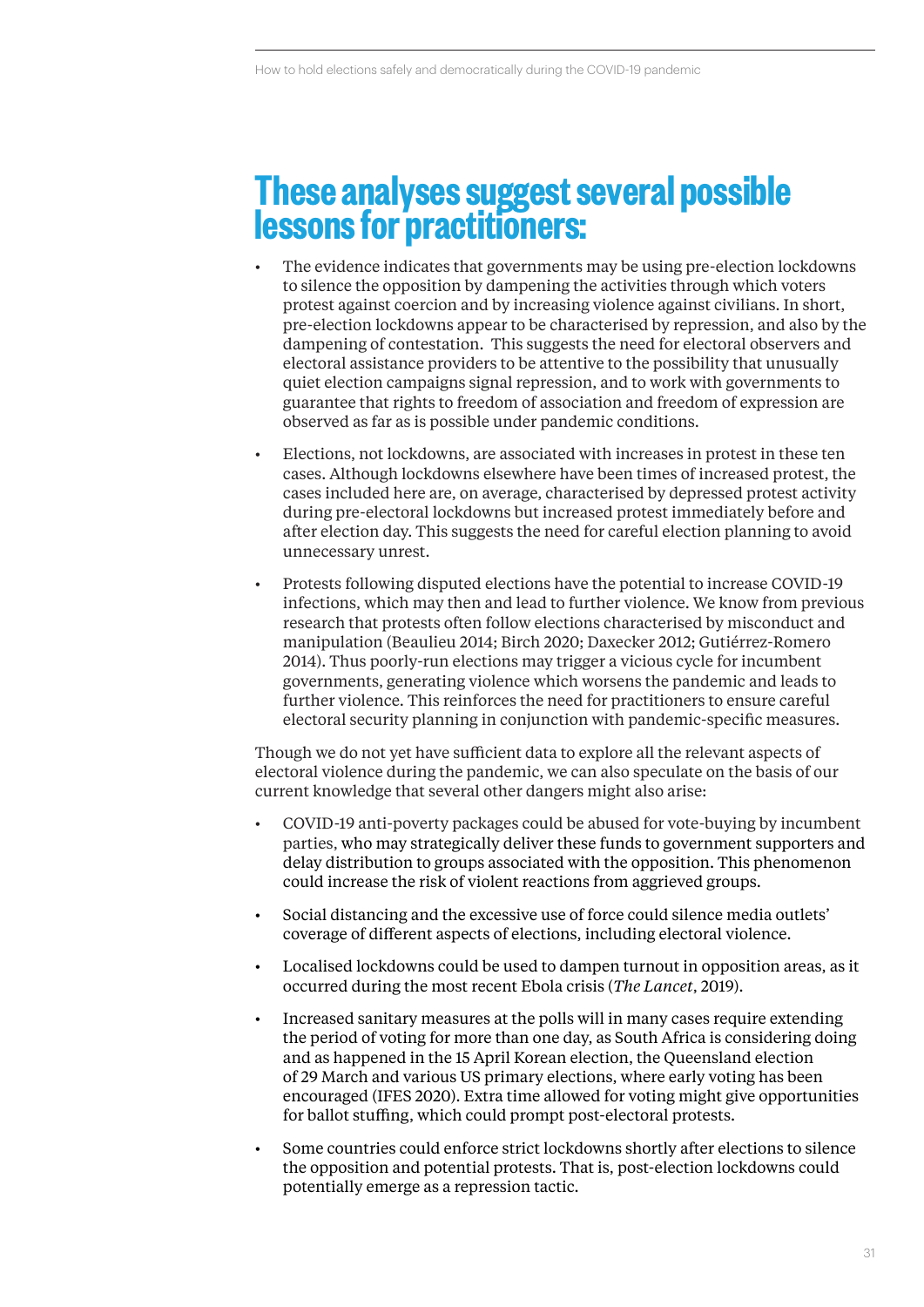• COVID-19 has unleashed significant hate speech and incitement to violence against minorities, migrants, and other groups historically discriminated against around the world. Violence against women has also increased during the pandemic. These trends are likely to be exacerbated during elections leaving large groups vulnerable to electoral violence.

According to the evidence considered here, elections held during the pandemic appear in some cases to be at heightened risk of violence. We do not know of any pandemic-specific intervention that could easily reverse the upward trends in conflict suggested by these data. Previous research on electoral violence suggests that an independent electoral commission, a competent and impartial law enforcement apparatus, a robust civil society and informed public all reduce election violence, and these are all the more important under pandemic conditions.

#### **Recommendation:**

In parts of the world with a history of significant electoral conflict, elections may be at increased risk of violence during the pandemic. Practitioners should ensure that measures are employed to enhance electoral security in contexts where violence is likely before, during and after polling day.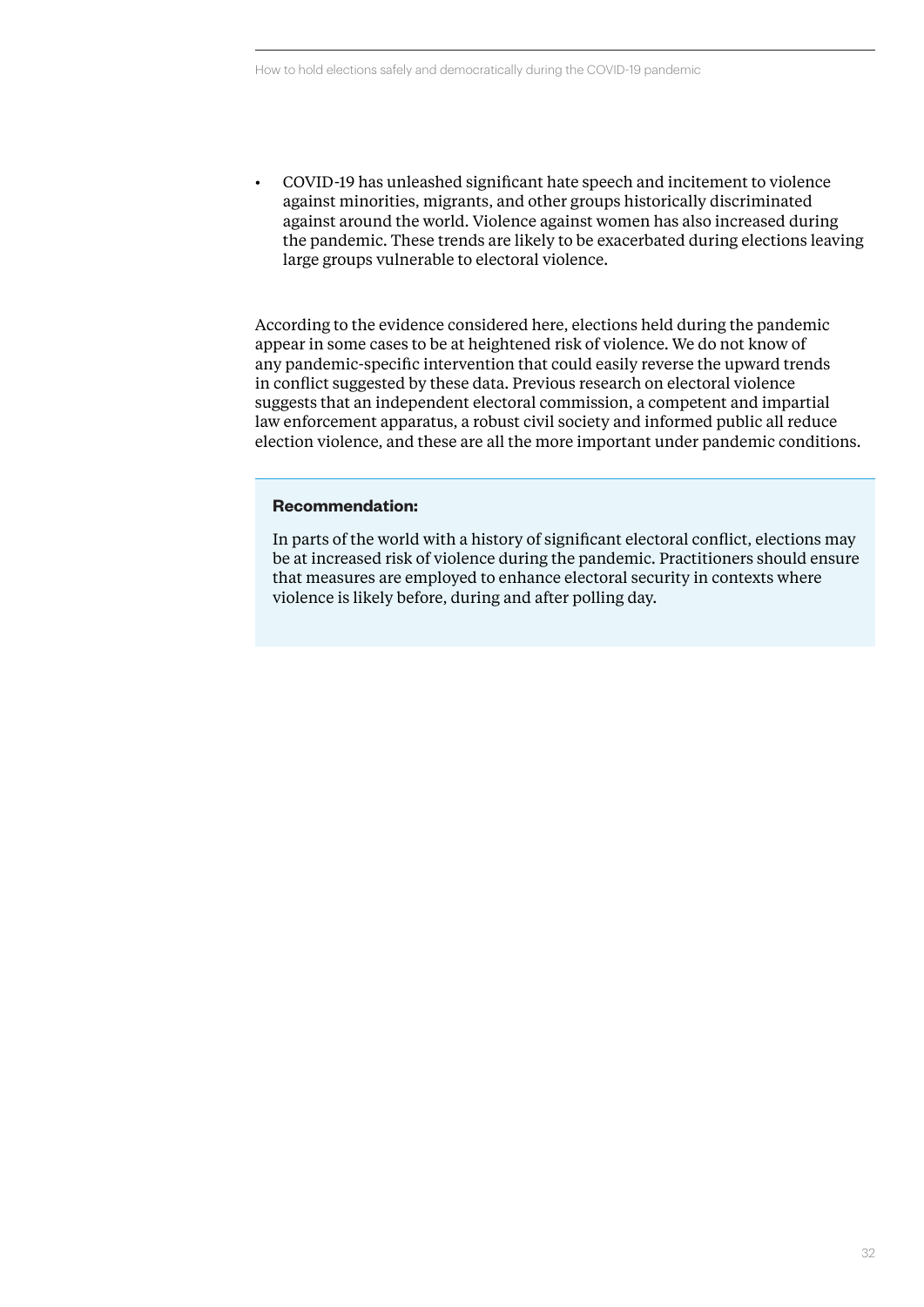# **Conclusion**

The analyses presented in this briefing suggest that like most social and political processes, elections held under pandemic conditions present greater challenges than those held at other times. Yet the experience of elections carried out over the course of the past several months indicates that it is possible to hold safe and fair polls in most contexts. Such elections may be more expensive than normal (Asplund, James and Clark 2020), but the democratic value of elections will in most cases make polling worthwhile, even in difficult economic circumstances.

Indeed, the challenges of the pandemic may prompt electoral practitioners to reconsider and improve their practices in a number of areas, including inclusive and accountable electoral administration, the management of poll workers, and electoral observation. Electoral practice is an area in which we can realistically expect to be able to 'build back better' after COVID-19 has been conquered.

The experience of holding elections during the current COVID-19 pandemic will also be valuable in guiding electoral practitioners to develop practices that are resilient to future health crises. The changing climate and the steady encroachment of human activities on the natural world both work to increase the likelihood of epidemics and pandemics, which are in all probability going to become more frequent in future years. Electoral administration must adapt not only to the immediate threat posed by COVID-19, but also to a world in which any election period could coincide with a major outbreak of an infectious disease for which treatments are limited.

Even countries such as the UK, which have chosen to postpone elections, may be well advised to take on board the adjustments to electoral procedure that have been adopted elsewhere. As we have argued, such adjustments have a number of other benefits in making elections better.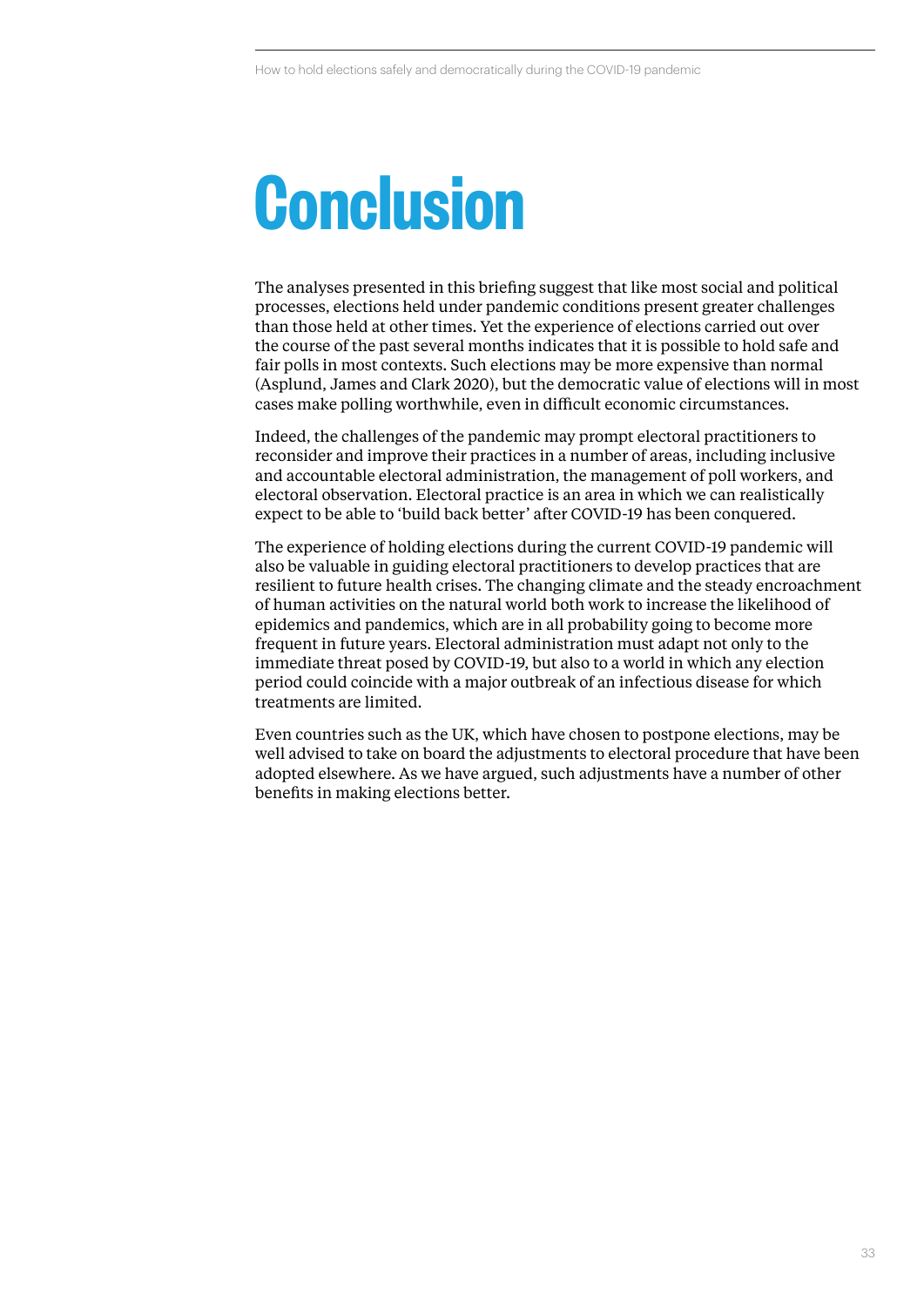## **Authors**

Sarah Birch, Professor of Political Science, King's College London

Fernanda Buril, Senior Research Officer, International Foundation for Electoral Systems

Nic Cheeseman, Professor of Democracy, University of Birmingham

Alistair Clark, Reader in Politics, Newcastle University

Staffan Darnolf, Senior Global Election Administration & Operations Advisor, IFES

Susan Dodsworth, Lecturer at the School of Political Science and International Studies, University of Queensland

Larry Garber, Independent Election Observation Expert

Roxana Gutiérrez-Romero, Reader in Policy and Quantitative Methods, Queen Mary University of London

Tanja Hollstein, Senior Elections Adviser, Westminster Foundation for Democracy

Toby S. James, Professor of Politics and Public Policy, University of East Anglia

Vasu Mohan, Asia-Pacific Director and Technical Lead, Election Conflict & Security, IFES

Koffi Sawyer, Political Officer, Africa Section, Commonwealth Secretariat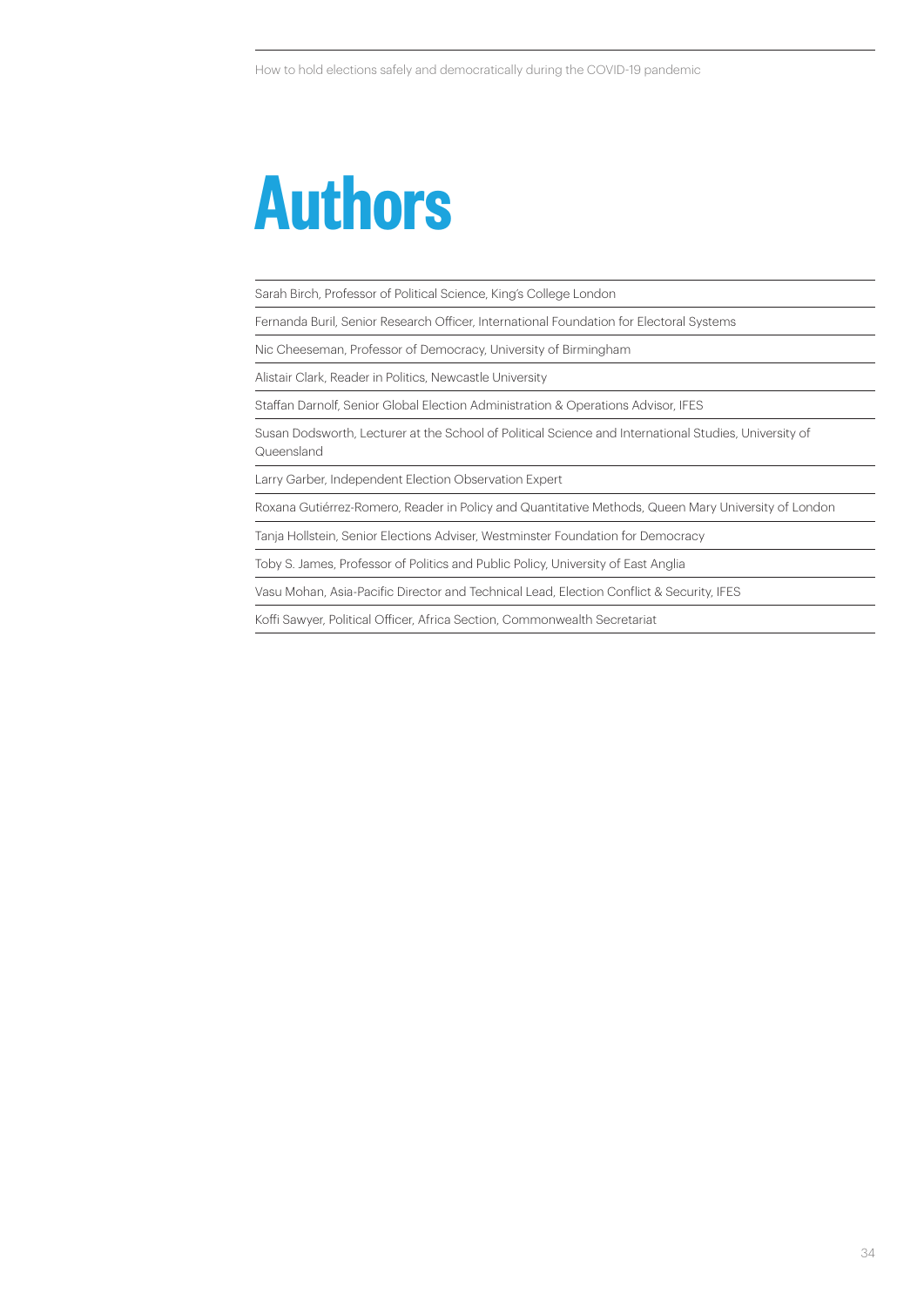## **References**

ACLED. (2020). *Armed Conflict Location & Event Data,* https://acleddata.com.

ACAPS. (2020). *ACAPS Government Measures Dataset Readme Version 1.1.* Retrieved from https://www. acaps.org/covid19-government-measures-dataset

Arceneaux, Craig, and Anika Leithner. (2017). 'International Monitors.' In *Election Watchdogs: Transparency, Accountability and Integrity,* edited by Pippa Norris and Alessandro Nai, 31–53. Oxford: Oxford University Press.

Asplund, Erik, Toby James and Alistair Clark. (2020). 'Electoral officials need more money to run elections during Covid-19', Democratic Audit, https://www.democraticaudit.com/2020/07/14/electoral-officials-needmore-money-to-run-elections-during-covid-19/

BBC News. (October 10, 2019). '"Elite Police" Shot Dead Mozambique Poll Observer'. https://www.bbc.com/ news/world-africa-49998143.

Beaulieu, Emily. (2014)*. Electoral Protests and Democracy in the Developing World.* Cambridge: Cambridge University Press.

Birch, Sarah. (2020). *Electoral Violence, Corruption and Political Order.* Princeton: Princeton University Press.

Burden, B. C. and Milyo, J. (2015). 'The Quantities and Qualities of Poll Workers', *Election Law Journal,* 14(1), pp 38-46.

Bush, Sarah Sunn, and Lauren Prather. (2018). 'Who's There? Election Observer Identity and the Local Credibility of Elections.' *International Organization* 72(3), pp 659–92.

Cantú, F. and Ley, S. (2017). 'Poll Worker Recruitment: Evidence from the Mexican Case', *Election Law Journal,* 16(4), pp 495-510.

Clark, A. and James, T. S. (2017). 'Poll Workers', in P. Norris & A. Nai (eds.) *Election Watchdogs: Transparency, Accountability and Integrity,* New York: Oxford University Press, pp 144-164.

Clark, A. and James, T. S. (2020). 'Electoral Administration and the Problem of Poll Worker Recruitment: Who Volunteers, and Why?', Working Paper.

Daxecker, Ursula. (2012). The Cost of Exposing Cheating: International Election Monitoring, Fraud, and Post-Election Violence in Africa. *Journal of Peace Research* 49(4). pp 503–16.

Evangelista, Rafael, and Fernanda Bruno. (2019). 'WhatsApp and Political Instability in Brazil: Targeted Messages and Political Radicalisation.' *Internet Policy Review* 8(4).

Fukuyama, Francis. (2020). 'The Thing That Determines a Country's Resistance to the Coronavirus', *The Atlantic,* 30 March. https://www.theatlantic.com/ideas/archive/2020/03/thing-determines-how-wellcountries-respond-coronavirus/609025/

Garnett, Holly Ann. (2017). 'Election management'. In *Election Watchdogs,* edited by Pippa Norris and Alessandro Nai, 117-26. New York: Oxford University Press.

Gutiérrez-Romero, Roxana. (2014). 'An Inquiry into the Use of Illegal Electoral Practices and Effects of Political Violence and Vote-buying'. *Journal of Conflict Resolution* 58(8): pp 1500–1527.

Gutiérrez-Romero, Roxana. (2020). *Conflict in Africa during COVID-19: social distancing, food vulnerability and welfare response,* Centre for Globalisation Research, working paper series.

Hale, T., Angrist, N., Kira, B., Petherick, A., Phillips, T., & Webster, S. (2020). 'Variation in Government Responses to COVID-19 Version 5.0', Blavatnik School of Government Working Paper, April 29, 2020.

Hall, T. E., Quin Monson, J., & Patterson, K. D. (2009). The Human Dimension of Elections: How Poll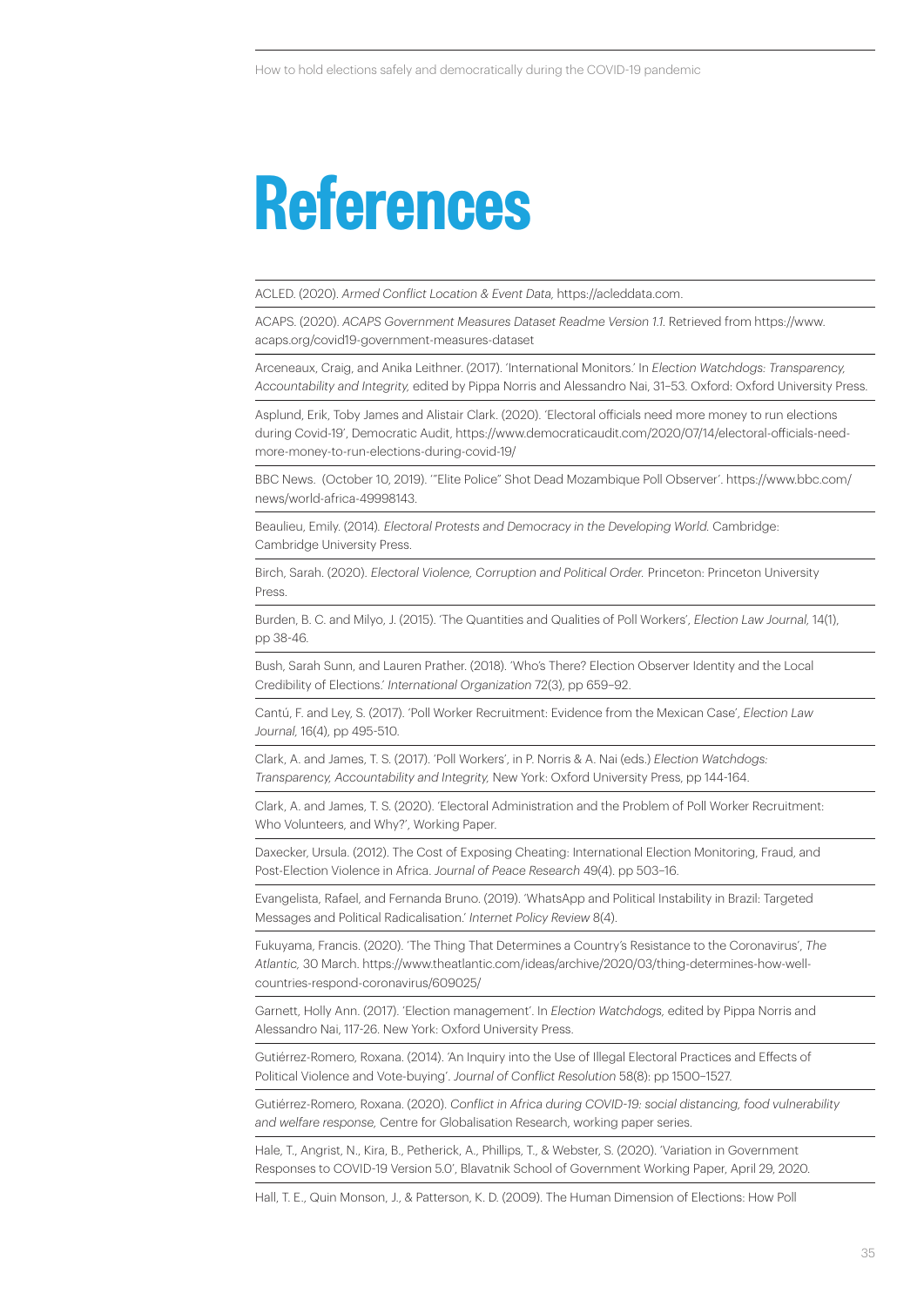Workers Shape Public Confidence in Elections. *Political Research Quarterly,* 62(3), pp 507–522.

IFES. (2020). 'Elections Held and Mitigating Measures Taken During COVID-19', https://www.ifes.org/sites/ default/files/elections\_held\_and\_mitigating\_measures\_taken\_during\_covid-19.pdf.

James, Toby S. (2020a). *Comparative Electoral Management: Performance, Networks and Instruments.*  London and New York: Routledge.

———. (2020b). 'New development: Running elections during a pandemic'. Public Money & Management, pp 1-4.

James, Toby S., and Sead Alihodzic. (2020). 'When is it democratic to postpone an election? Elections during natural disasters, COVID-19 and emergency situations'. *Election Law Journal,* in press.

James, Toby S., and Alistair Clark. (e-pub 2020). 'Delivering Electoral Integrity Under Pressure: Local Government, Electoral Administration and the 2016 Brexit Referendum', *Local Government Studies.* 

James, Toby S. and Clark, Alistair. (2020). 'Electoral Integrity, Voter Fraud and Voter ID in Polling Stations: Lessons from English Local Elections', *Policy Studies,* 41(2-3), pp 190-209.

James, Toby S., Holly Ann Garnett, Leontine Loeber, and Carolien van Ham. (2019). 'Electoral Management and Organizational Determinants of Electoral Integrity'. *International Political Science Review,* 40(3), pp 295-312.

Legal Affairs and Community Safety Committee. (2020). *Inquiry into the Electoral Commission of Queensland's online publication of the preliminary and formal counts of the votes cast in the 2020 quadrennial local government election and the Bundamba and Currumbin state by-elections held on 28 March 2020.* Brisbane: Queensland Parliament.

Martínez i Coma, Ferran. (2020). 'Queensland: a model for running elections the rest of Australia during COVID-19. In *Elections and COVID,* edited by Toby S. James, Alistair Clark and Erik Asplund. Stockholm: International IDEA.

Norris, Pippa. (2017). 'Transparency in Electoral Governance.' In *Election Watchdogs: Transparency, Accountability and Integrity,* edited by Pippa Norris and Alessandro Nai. Oxford University Press.

Raleigh, Clionadh, Andrew Linke, Håvard Hegre and Joakim Karlsen. (2010). 'Introducing ACLED-Armed Conflict Location and Event Data.' *Journal of Peace Research* 47(5), pp 651-660.

Reppell, Lisa, Beata Martin-Rozumiłowicz, and Vasu Mohan. (2020). *Preserving Electoral Integrity During an Infodemic.* Washington DC: IFES.

The Lancet. (2019, January 12). 'Was DR Congo's Ebola virus outbreak used as a political tool?' *The Lancet.*  Lancet Publishing Group.

United Nations. (2005). *Declaration of Principles for International Election Observation,* https://aceproject. org/electoral-advice/election-observation/declaration-of-principles-for-international.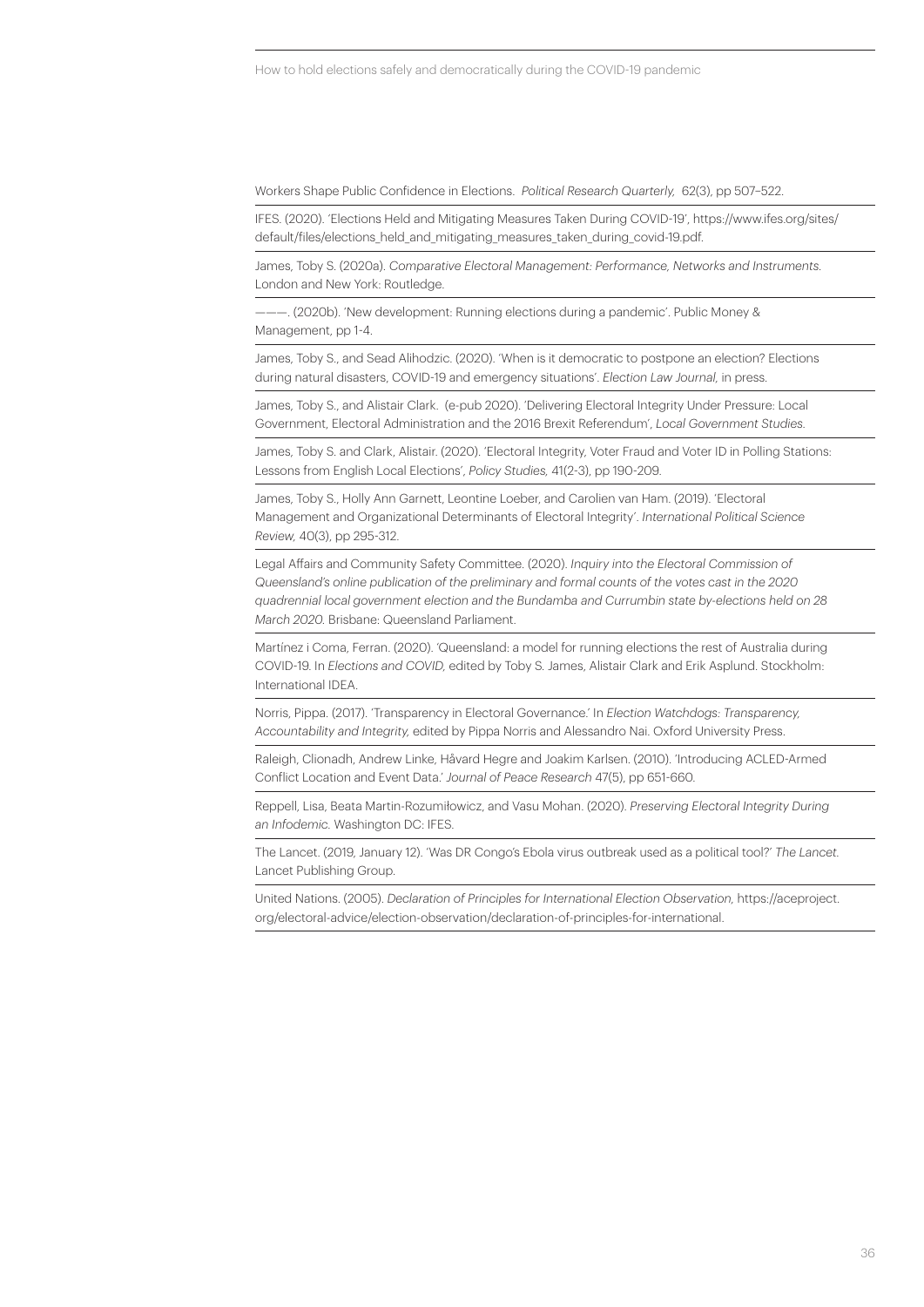# **Appendix**

This appendix contains ancillary data that underlie the figures presented in section VI above. Tables A1 and A2 present the regression models underlying the figures presented above. Table A3 shows the number of ACLED events in each of the ten countries analysed. The regression analyses show that:

- On average, the probability of experiencing violence against civilians after lockdowns has increased by 5%. The regression discontinuity graph shows this is bad news, as it reverses the downward trajectory of this kind of violence. Moreover, this small and rapid increase in violence against civilians, if it continues to further increase, could lead to the peak levels experienced years ago.
- On average, the probability of protests occurring after elections has increased by nearly 7%. The regression discontinuity graph suggests that right before these elections the incidence of protests was already quite high, the highest over the last seven years. Thus, an extra 7% on average is a substantial increase.
- The association between recent elections and battles although small at 2%, should by no means be underestimated. This small increase has reversed the downward trend in battles that these nine countries had experienced since 2013.
- Previous violent elections increase the likelihood that the state will experience protests and riots. These coefficients are quite substantial, with an increase probability of nearly 6% and 9% respectively.

#### **Table A1. ACLED events between 1 January 2013 and 4 July 2020, panel fixed effects**

| Dependent variable                                      | (1)<br><b>Battles</b> | (2)<br><b>Protests</b> | (3)<br><b>Riots</b> | (4)<br><b>Violence</b><br>against civilians |  |
|---------------------------------------------------------|-----------------------|------------------------|---------------------|---------------------------------------------|--|
| Event right after COVID-19 lockdown and before election | $-0.0007$             | $-0.051***$            | 0.010               | $0.048***$                                  |  |
|                                                         | (0.010)               | (0.012)                | (0.010)             | (0.013)                                     |  |
| Event after election 2020                               | $0.020*$              | $0.068***$             | 0.002               | $-0.044***$                                 |  |
|                                                         | (0.011)               | (0.014)                | (0.011)             | (0.015)                                     |  |
| Event 60 days before or after the previous election     | $0.033***$            | $0.024***$             | $0.064***$          | $-0.176***$                                 |  |
|                                                         | (0.008)               | (0.010)                | (0.009)             | (0.011)                                     |  |
| Observations                                            | 19.239                | 19.239                 | 19.239              | 19.239                                      |  |
| Number of countries                                     | 10                    | 10                     | 10                  | 10                                          |  |

Notes: Standard errors in parentheses. Significance level, \*\*\* p<0.01, \*\* p<0.05, \* p<0.1 *Source: Author estimates using ACLED (2020).*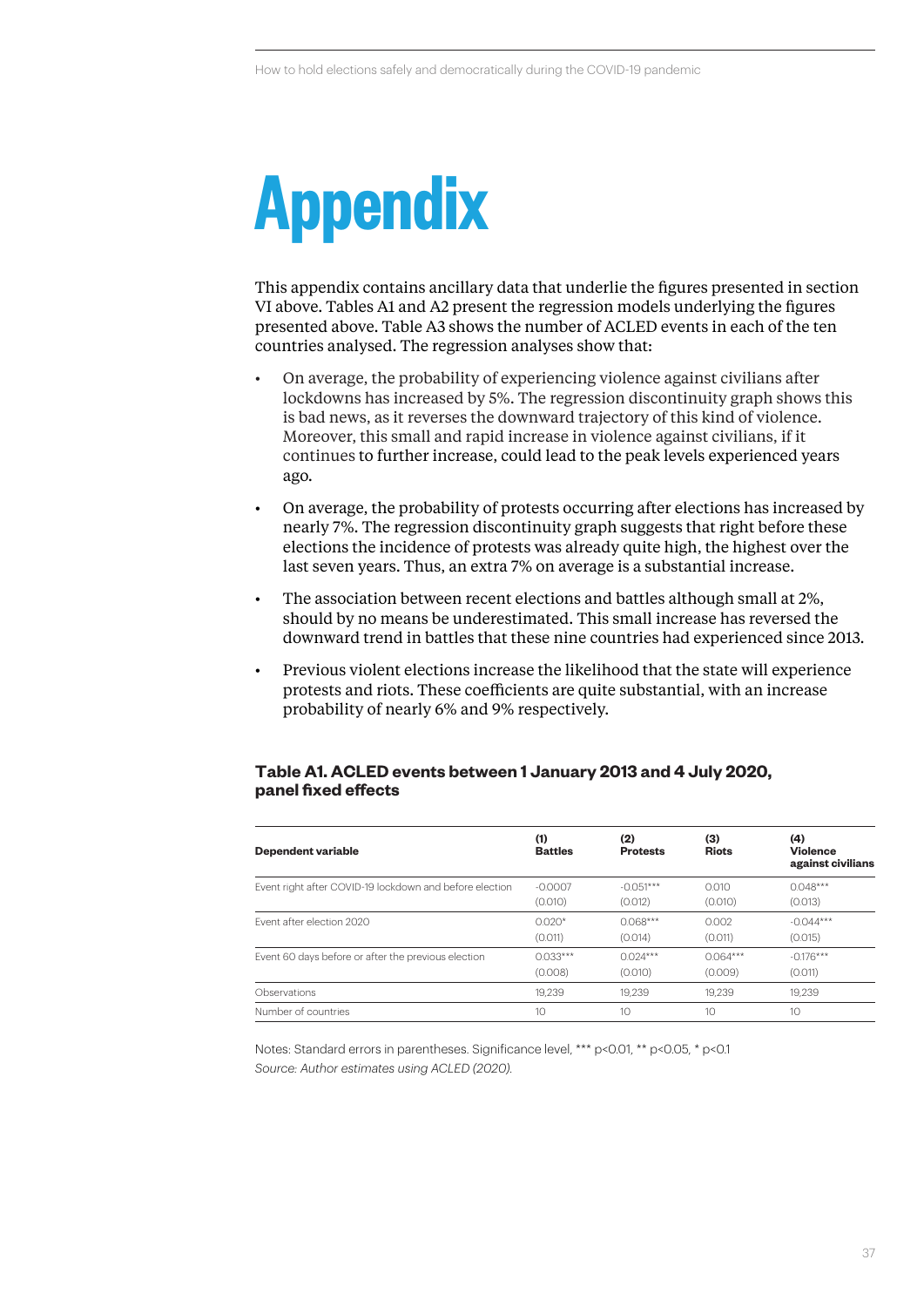#### **Table A2. ACLED events where the state (police, military, guard, or government) is involved as an actor between 1 January 2013 and 4 July 2020, panel fixed effects**

| Dependent variable where the stage is involved<br>as an actor: | (1)<br><b>Battles</b> | (2)<br><b>Protests</b> | (3)<br><b>Riots</b> | (4)<br><b>Violence</b><br>against civilians |
|----------------------------------------------------------------|-----------------------|------------------------|---------------------|---------------------------------------------|
| Event right after COVID-19 lockdown and before election        | $-0.041$              | $-0.075***$            | 0.021               | $0.067*$                                    |
|                                                                | (0.042)               | (0.029)                | (0.036)             | (0.040)                                     |
| Event after election 2020                                      | 0 <sub>041</sub>      | $0.065***$             | 0.018               | $-0.030$                                    |
|                                                                | (0.048)               | (0.033)                | (0.041)             | (0.046)                                     |
| Event 60 days before or after the previous election            | 0.005                 | $0.057***$             | $0.083***$          | $-0.189***$                                 |
|                                                                | (0.022)               | (0.015)                | (0.019)             | (0.021)                                     |
| Observations                                                   | 4.057                 | 4.057                  | 4.057               | 4.057                                       |
| Number of countries                                            | 10                    | 10                     | 10                  | 10                                          |

Notes: Standard errors in parentheses. Significance level, \*\*\* p<0.01, \*\* p<0.05, \* p<0.1 *Source: Author estimates using ACLED (2020).* 

#### **Table A3. ACLED events in ten countries that have held elections since March 2020**

|                            | Total                                        |                | Benin Burundi Guinea Israel Malawi Mali |                |                |              |       |     |                | <b>Korea</b>   | Mongolia Serbia South Suriname |
|----------------------------|----------------------------------------------|----------------|-----------------------------------------|----------------|----------------|--------------|-------|-----|----------------|----------------|--------------------------------|
| Panel A:                   | 1 January 2013 - 4 July 2020                 |                |                                         |                |                |              |       |     |                |                |                                |
| <b>Battles</b>             | 1.647                                        | 26             | 437                                     | 54             | 39             | 3            | 1,086 | N/A | 1              | 1              | N/A                            |
| Explosions/Remote violence | 1,628                                        | N/A            | 402                                     | 11             | 638            | N/A          | 559   | N/A | 27             | N/A            | N/A                            |
| Protests                   | 8.381                                        | 83             | 573                                     | 426            | 668            | 194          | 289   | 108 | 1.428          | 4,595          | 17                             |
| <b>Riots</b>               | 1.767                                        | 48             | 471                                     | 513            | 195            | 254          | 142   | 4   | 29             | 103            | 8                              |
| Strategic developments     | 1.337                                        | 12             | 686                                     | 45             | 187            | 9            | 341   | 16  | 21             | 9              | $\mathbf{1}$                   |
| Violence against civilians | 4,479                                        | 36             | 3,190                                   | 85             | 58             | 35           | 1,036 | N/A | 28             | 5              | 6                              |
| <b>Total</b>               | 19,239                                       | 205            | 5,760                                   | 1,124          | 1,795          | 495          | 3.453 | 128 | 1.534          | 4,713          | 32                             |
| Panel B:                   | 1 January 2020 - Right before 2020 elections |                |                                         |                |                |              |       |     |                |                |                                |
| <b>Battles</b>             | 101                                          | 4              | 15                                      | $\overline{2}$ | N/A            | $\mathbf{1}$ | 79    | N/A | N/A            | N/A            | N/A                            |
| Explosions/Remote violence | 84                                           | N/A            | 4                                       | N/A            | 45             | N/A          | 35    | N/A | N/A            | N/A            | N/A                            |
| Protests                   | 1.232                                        | $\overline{2}$ | 1                                       | 158            | 13             | 53           | 33    | 24  | 115            | 823            | 10                             |
| <b>Riots</b>               | 268                                          | 8              | 18                                      | 156            | 3              | 48           | 3     | 3   | 3              | 21             | 5                              |
| Strategic developments     | 112                                          | 3              | 45                                      | 18             | 17             | $\mathbf{1}$ | 15    | 7   | 1              | $\overline{4}$ | $\mathbf{1}$                   |
| Violence against civilians | 310                                          | 6              | 166                                     | 17             | 1              | 7            | 105   | N/A | 1              | 5              | $\mathfrak{D}$                 |
| <b>Total</b>               | 2,107                                        | 23             | 249                                     | 351            | 79             | 110          | 270   | 34  | 120            | 853            | 18                             |
| Panel C:                   | Right after 2020 elections                   |                |                                         |                |                |              |       |     |                |                |                                |
| <b>Battles</b>             | 145                                          | 4              | 6                                       | 11             | $\overline{2}$ | N/A          | 121   | N/A | N/A            | 1              | N/A                            |
| Explosions/Remote violence | 41                                           | N/A            | 2                                       | N/A            | 5              | N/A          | 34    | N/A | N/A            | N/A            | N/A                            |
| Protests                   | 1.168                                        | $\mathbf{1}$   | 1                                       | 35             | 88             | $\mathbf{1}$ | 27    | N/A | 111            | 904            | N/A                            |
| <b>Riots</b>               | 133                                          | 7              | 22                                      | 51             | 23             | N/A          | 19    | N/A | $\overline{2}$ | $\overline{7}$ | $\mathfrak{D}$                 |
| Strategic developments     | 69                                           | N/A            | 26                                      | 4              | 6              | N/A          | 29    | N/A | 3              | 1              | N/A                            |
| Violence against civilians | 198                                          | 1              | 69                                      | 16             | 3              | N/A          | 108   | N/A | 1              | N/A            | N/A                            |
| <b>Total</b>               | 1.754                                        | 13             | 126                                     | 117            | 127            | 1            | 338   | 0   | 117            | 913            | $\overline{2}$                 |

*Source: Author estimates using ACLED (2020).*